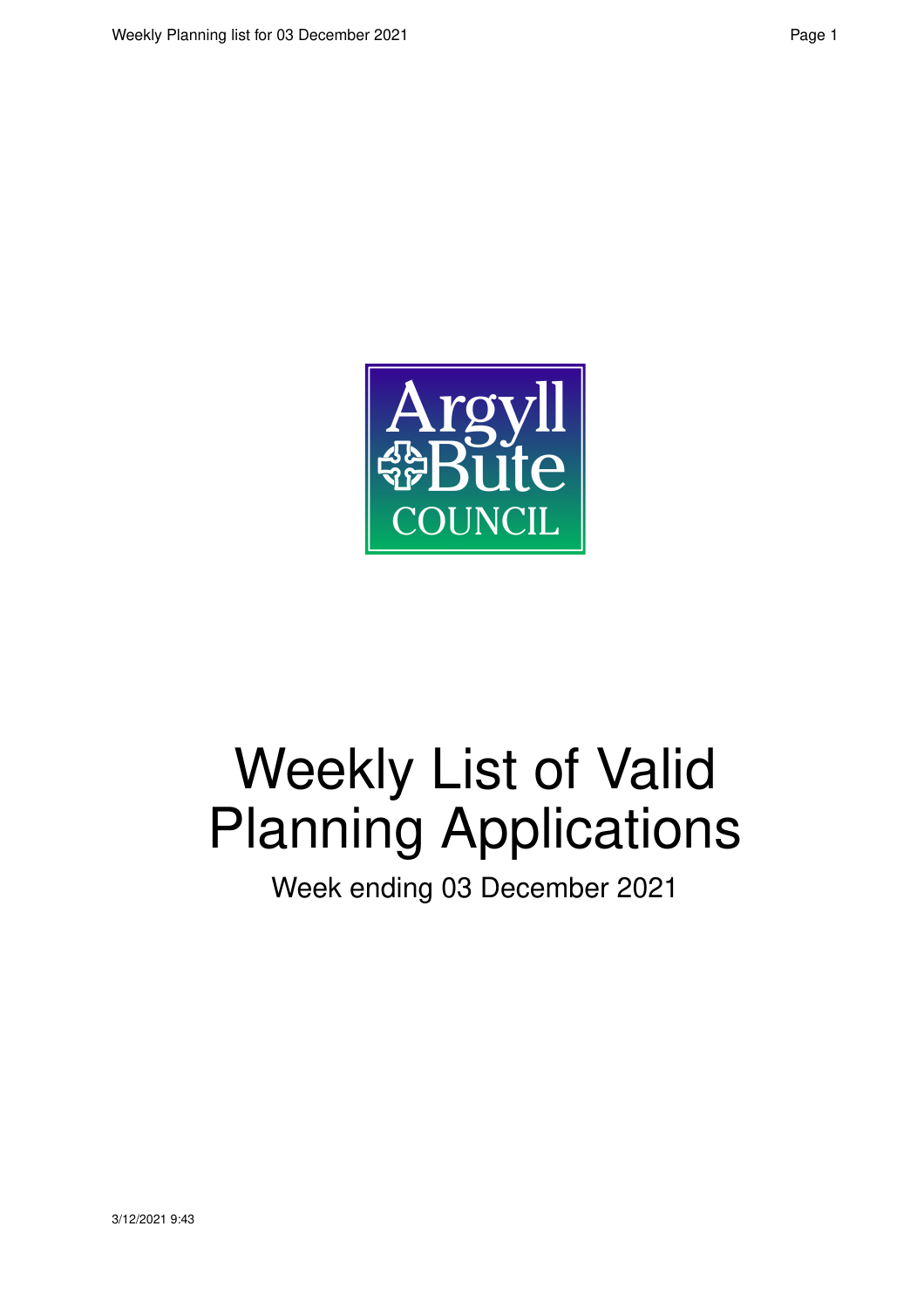#### **Bute and Cowal**

| Reference:                                           | 21/01938/PPP                                       | Officer:<br>Telephone: | Allocated To Area Office<br>01546 605518                          |
|------------------------------------------------------|----------------------------------------------------|------------------------|-------------------------------------------------------------------|
| <b>Ward Details:</b>                                 | 06 - Cowal                                         |                        |                                                                   |
| <b>Community Council:</b>                            | Sandbank Community Council                         |                        |                                                                   |
| Proposal:                                            | Site for the erection of 2 dwellinghouses          |                        |                                                                   |
| Location:                                            |                                                    |                        | Land South East Of Marianella, Hunters Quay, Dunoon, Argyll       |
|                                                      | And Bute, PA23 8QG                                 |                        |                                                                   |
| <b>Applicant:</b>                                    | Captain Alan MacKellar                             |                        |                                                                   |
|                                                      |                                                    |                        | Marianella, Ardnadam, Dunoon, Argyll And Bute, PA23 8QG           |
| Agent:                                               | N/A                                                |                        |                                                                   |
|                                                      |                                                    |                        |                                                                   |
| <b>Development Type:</b>                             | N03B - Housing - Local                             |                        |                                                                   |
| <b>Grid Ref:</b>                                     | 217467 - 680150                                    |                        |                                                                   |
|                                                      |                                                    |                        |                                                                   |
| Reference:                                           | 21/01989/PP                                        | Officer:               | Steven Gove                                                       |
|                                                      |                                                    | Telephone:             | 01546 605518                                                      |
| <b>Ward Details:</b>                                 | 06 - Cowal                                         |                        |                                                                   |
| <b>Community Council:</b>                            | <b>Colintraive And Glendaruel CC</b>               |                        |                                                                   |
| Proposal:                                            |                                                    |                        | Erection of dwellinghouse and ancillary building and installation |
|                                                      | of septic tank                                     |                        |                                                                   |
| Location:                                            |                                                    |                        | Land 1.8km To The North East Of Dunans Castle, Glendaruel,        |
|                                                      | Colintraive, Argyll And Bute                       |                        |                                                                   |
| <b>Applicant:</b>                                    | Mr Jamie Hancox                                    |                        |                                                                   |
|                                                      |                                                    |                        | 1 Avenue Villas, Avenue Villas, Edinburgh, EH4 2HU                |
| Agent:                                               | <b>Dualchas Architects</b>                         |                        |                                                                   |
|                                                      |                                                    |                        | 1.06 McLellan Works, 274 Sauchiehall Street, Glasgow, G2          |
|                                                      | 3EH                                                |                        |                                                                   |
| <b>Development Type:</b>                             | N03B - Housing - Local                             |                        |                                                                   |
| <b>Grid Ref:</b>                                     | 205326 - 692611                                    |                        |                                                                   |
|                                                      |                                                    |                        |                                                                   |
|                                                      |                                                    |                        |                                                                   |
| Reference:                                           | 21/02081/PP                                        | Officer:               | Allocated To Area Office                                          |
|                                                      |                                                    | Telephone:             | 01546 605518                                                      |
| <b>Ward Details:</b>                                 | 06 - Cowal                                         |                        |                                                                   |
| <b>Community Council:</b> Cairndow Community Council |                                                    |                        |                                                                   |
| Proposal:                                            | Erection of building to facilitate a triple garage |                        |                                                                   |
| Location:                                            | 8BL                                                |                        | North Flat, Clachan Farm, Cairndow, Argyll And Bute, PA26         |
| <b>Applicant:</b>                                    | Georope Ltd                                        |                        |                                                                   |
|                                                      |                                                    |                        | Drumbreck Farm, Eastfield Road, Caldercruix, Airdrie, ML6         |
|                                                      | 7RP                                                |                        |                                                                   |
| Agent:                                               | Linearchitecture Ltd                               |                        |                                                                   |
|                                                      |                                                    |                        | Unit 2 Oak, Killean Mill Business Park, Killearn, G63 9LQ         |
| <b>Development Type:</b>                             | N01 - Householder developments                     |                        |                                                                   |
| <b>Grid Ref:</b>                                     | 218780 - 712714                                    |                        |                                                                   |
|                                                      |                                                    |                        |                                                                   |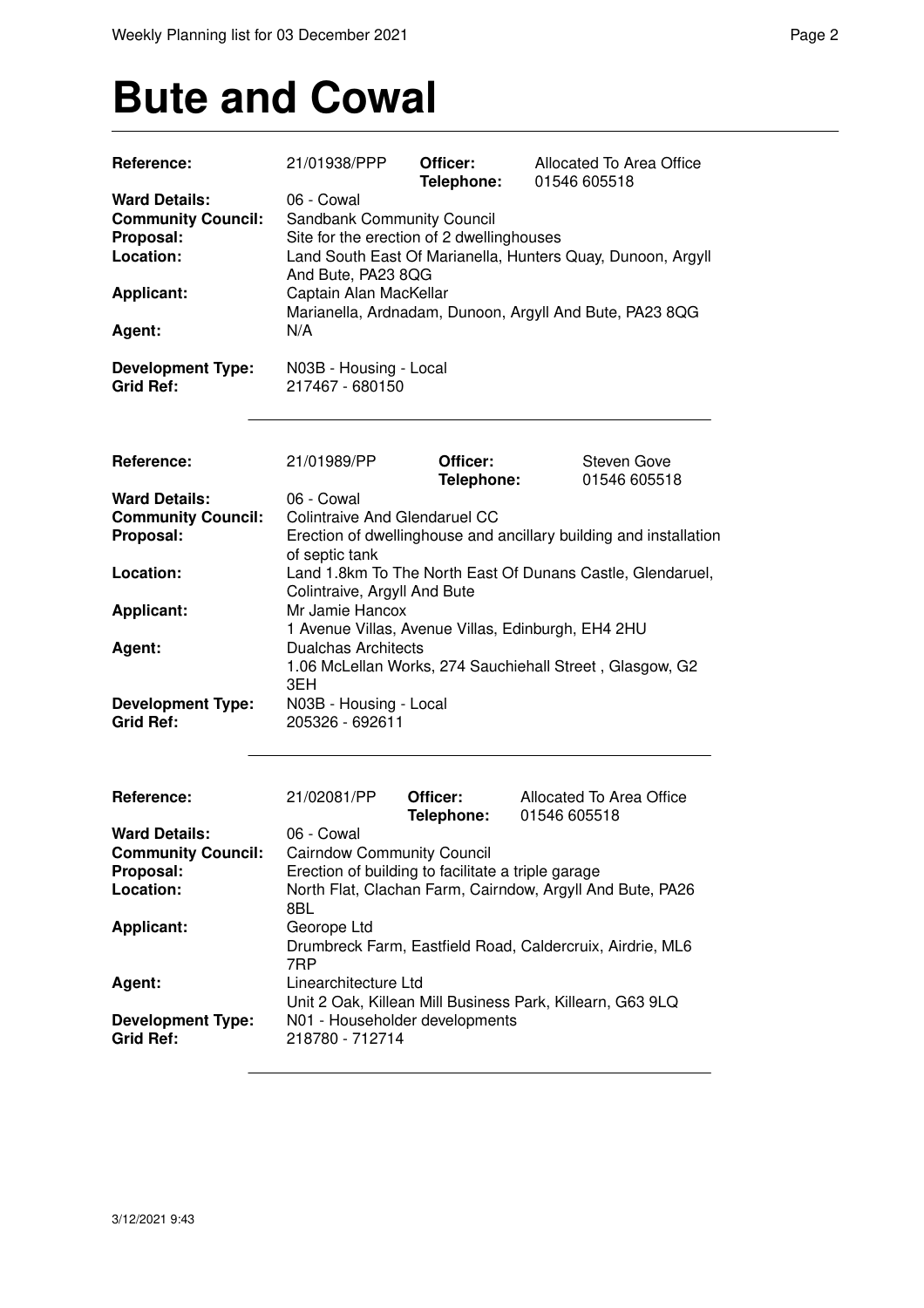Weekly Planning list for 03 December 2021 **Page 3** Page 3

| Reference:                | 21/02129/PP                                                  | Officer:   | <b>Steven Gove</b> |
|---------------------------|--------------------------------------------------------------|------------|--------------------|
|                           |                                                              | Telephone: | 01546 605518       |
| <b>Ward Details:</b>      | 08 - Isle Of Bute                                            |            |                    |
| <b>Community Council:</b> | <b>Bute Community Council</b>                                |            |                    |
| Proposal:                 | Installation of roof lights                                  |            |                    |
| Location:                 | Flat 1, 54 Crichton Road, Rothesay, Isle Of Bute, Argyll And |            |                    |
|                           | Bute, PA20 9JT                                               |            |                    |
| <b>Applicant:</b>         | Messrs Romano & Merissa Zavaroni                             |            |                    |
|                           | 54A Crichton Road, Rothesay, Isle Of Bute, PA20 9LD          |            |                    |
| Agent:                    | <b>Marshall Associates</b>                                   |            |                    |
|                           | 20A Argyle Street, Rothesay, Isle Of Bute, PA20 0AU          |            |                    |
| <b>Development Type:</b>  | N01 - Householder developments                               |            |                    |
| <b>Grid Ref:</b>          | 210487 - 665273                                              |            |                    |

| <b>Reference:</b>         | 21/02278/PP                                                          | Officer:   | Steven Gove  |
|---------------------------|----------------------------------------------------------------------|------------|--------------|
| <b>Ward Details:</b>      | 06 - Cowal                                                           | Telephone: | 01546 605518 |
|                           |                                                                      |            |              |
| <b>Community Council:</b> | Kilfinan Community Council                                           |            |              |
| Proposal:                 | Erection of deer fence with vehicle access gate                      |            |              |
| Location:                 | Inveryne Estate, Kilfinan, Tighnabruaich, Argyll And Bute            |            |              |
| <b>Applicant:</b>         | Mr Nicholas Ferguson                                                 |            |              |
|                           | Inveryne Farm, Kilfinan, Tighnabruaich, Argyll And Bute, PA21<br>2ER |            |              |
| Agent:                    | <b>TreeStory Ltd</b>                                                 |            |              |
|                           | Kingsford Business Club, 26 Dublin Street, Edinburgh, EH3<br>6NN     |            |              |
| <b>Development Type:</b>  | N10B - Other developments - Local                                    |            |              |
| <b>Grid Ref:</b>          | 191996 - 675617                                                      |            |              |
|                           |                                                                      |            |              |

| Reference:                | 21/02313/PP                                                                                         | Officer:   | Steven Gove  |
|---------------------------|-----------------------------------------------------------------------------------------------------|------------|--------------|
|                           |                                                                                                     | Telephone: | 01546 605518 |
| <b>Ward Details:</b>      | 08 - Isle Of Bute                                                                                   |            |              |
| <b>Community Council:</b> | <b>Bute Community Council</b>                                                                       |            |              |
| Proposal:                 | Variation of Condition 12 of Planning Permission 20/00153/PP                                        |            |              |
|                           | to revise the parking layout and pedestrian footpath within the<br>approved development site        |            |              |
| Location:                 | Land To The Rear Of Mansion House And 61-67 High Street,<br>Rothesay, Isle Of Bute, Argyll And Bute |            |              |
| <b>Applicant:</b>         | <b>Bute Land</b>                                                                                    |            |              |
|                           | 56-58 Southwark Street, 5th Floor, London, SE1 1UN                                                  |            |              |
| Agent:                    | <b>Thomas Robinson Architects</b>                                                                   |            |              |
|                           | The Red House, Croftamie, Glasgow, G63 0EU                                                          |            |              |
| <b>Development Type:</b>  | N10B - Other developments - Local                                                                   |            |              |
| <b>Grid Ref:</b>          | 208844 - 664502                                                                                     |            |              |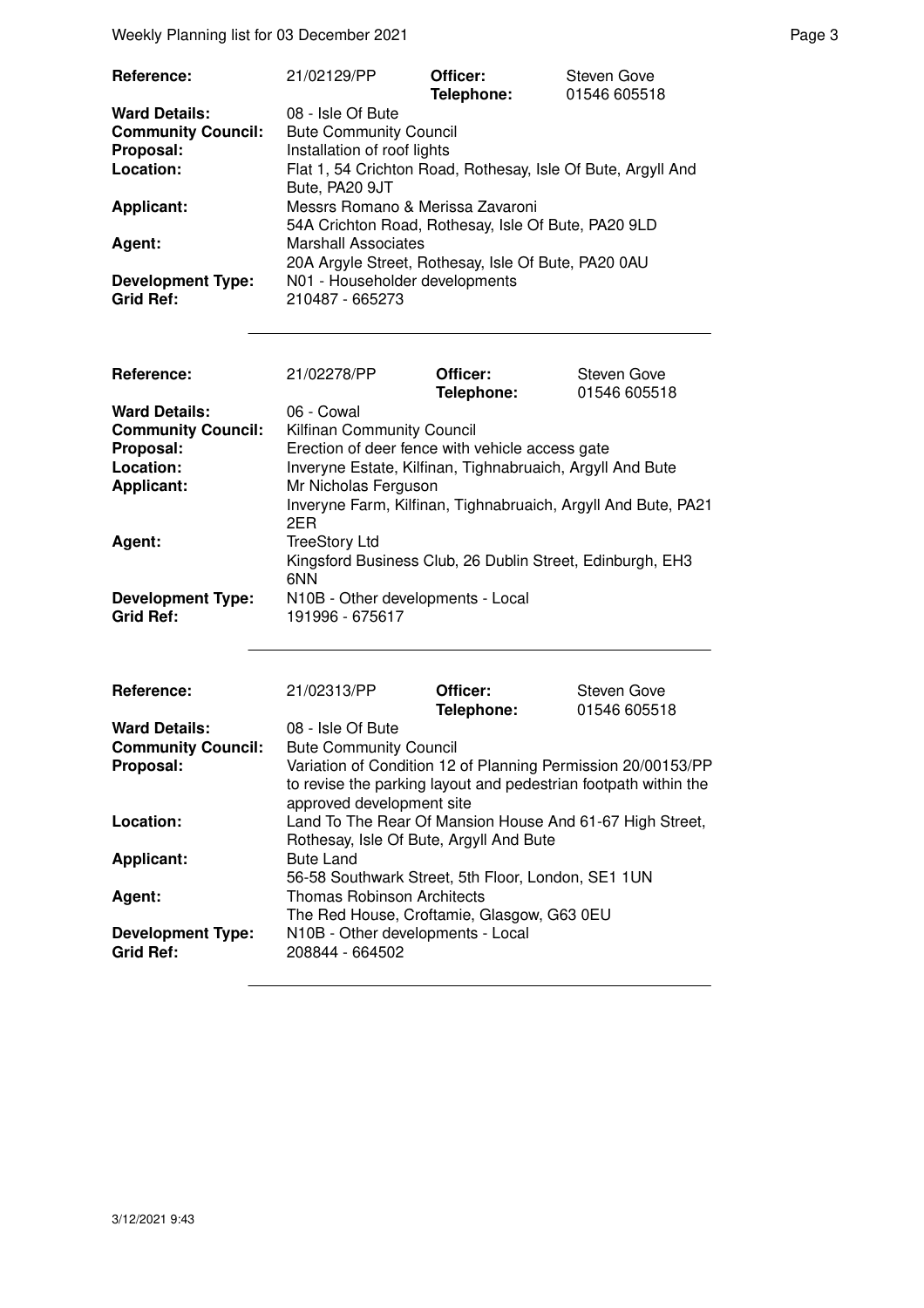Weekly Planning list for 03 December 2021 **Page 4** Page 4

| Reference:                | 21/02377/CLAWU                                                                                              | Officer:<br>Telephone: | <b>Brian Close</b><br>01546 605518 |
|---------------------------|-------------------------------------------------------------------------------------------------------------|------------------------|------------------------------------|
| <b>Ward Details:</b>      | 07 - Dunoon                                                                                                 |                        |                                    |
| <b>Community Council:</b> | <b>Dunoon Community Council</b>                                                                             |                        |                                    |
| Proposal:                 | Certificate of lawfulness (Existing) Use as cafe/restaurant<br>(Class 3) with ancillary retail and takeaway |                        |                                    |
| Location:                 | Castle Rocks, 1A Argyll Street, Dunoon, Argyll And Bute, PA23<br>7HH                                        |                        |                                    |
| <b>Applicant:</b>         | Maison Eugene Rene UK Ltd<br>7-11 Melville Street, Edinburgh, EH3 7PE                                       |                        |                                    |
| Agent:                    | J A Leask Architects Ltd<br>The Tech Shed, Humbie Hub, Humbie, EH36 5PJ                                     |                        |                                    |
| <b>Development Type:</b>  | N17 - Other consents and certificates 2mths                                                                 |                        |                                    |
| <b>Grid Ref:</b>          | 217577 - 676356                                                                                             |                        |                                    |
|                           |                                                                                                             |                        |                                    |
| Reference:                | 21/02405/PP                                                                                                 | Officer:<br>Telephone: | Steven Gove<br>01546 605518        |
| <b>Ward Details:</b>      | $06 -$ Cowal                                                                                                |                        |                                    |

| <b>Ward Details:</b>                         | 06 - Cowal                                                                                     |
|----------------------------------------------|------------------------------------------------------------------------------------------------|
| <b>Community Council:</b>                    | Colintraive And Glendaruel CC                                                                  |
| Proposal:                                    | Continued use of chalet as residential annex                                                   |
| Location:                                    | Chalet North East Of Dunans Castle, Glendaruel, Colintraive,<br>Argyll And Bute                |
| <b>Applicant:</b>                            | Mr Charles Dixon-Spain<br>Dunans Castle, Glendaruel, Colintraive, Argyll And Bute, PA22<br>3AD |
| Agent:                                       | Bell Ingram<br>Durn, Isla Road, Perth, Perthshire, PH2 7HF                                     |
| <b>Development Type:</b><br><b>Grid Ref:</b> | N03B - Housing - Local<br>204081 - 691118                                                      |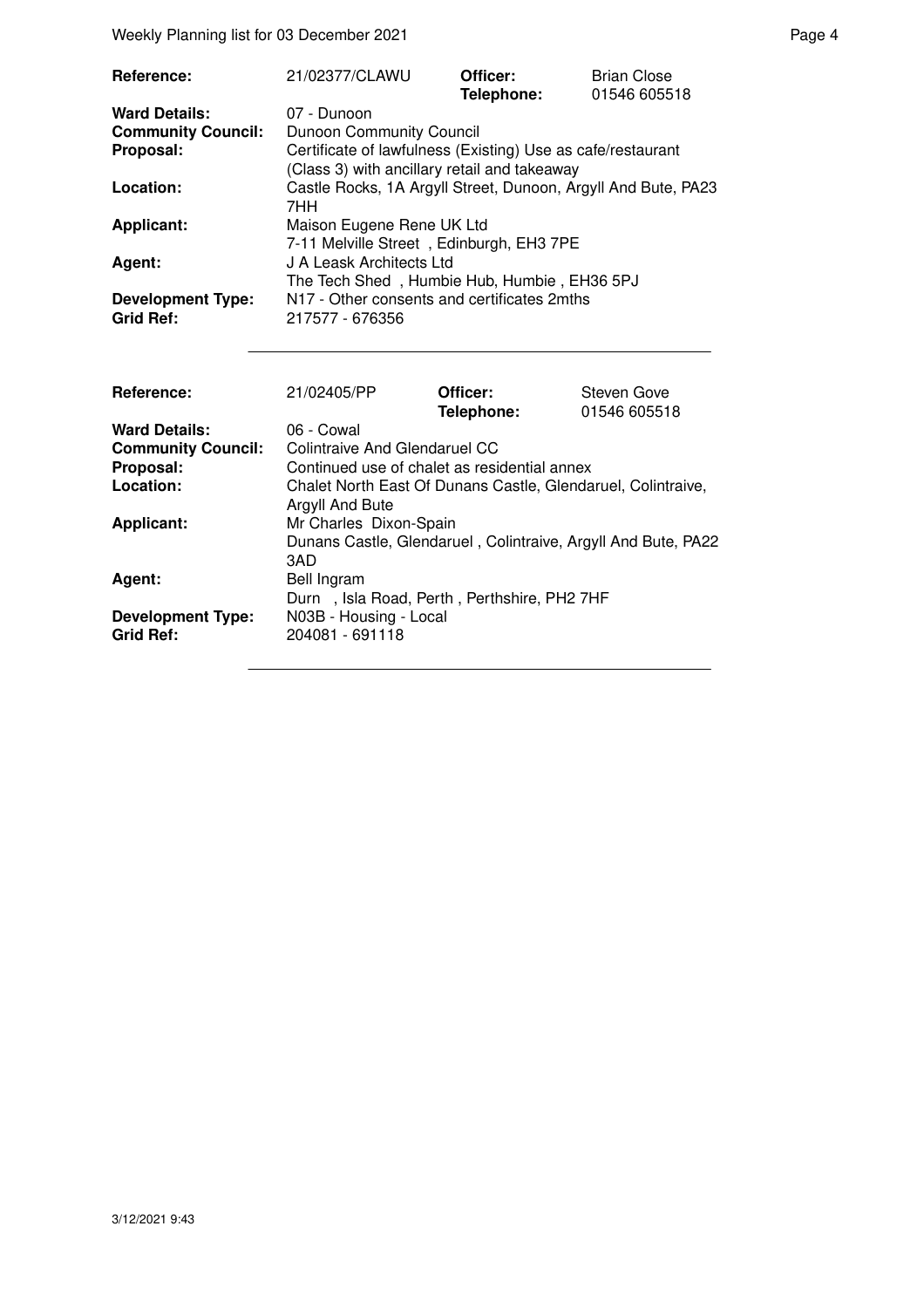#### **Helensburgh and Lomond**

| Reference:                                                     | 21/02098/PP                                                                                                                                                                                                                           | Officer:<br>Telephone: | Allocated To Area Office<br>01546 605518                  |
|----------------------------------------------------------------|---------------------------------------------------------------------------------------------------------------------------------------------------------------------------------------------------------------------------------------|------------------------|-----------------------------------------------------------|
| <b>Ward Details:</b><br><b>Community Council:</b><br>Proposal: | 09 - Lomond North<br>Rhu And Shandon Community Council<br>Erection of detached summerhouse/bbq hut and alterations to<br>include the replacement of rear window with bi-fold doors and<br>enlargement of patio area with decking      |                        |                                                           |
| Location:                                                      | Bute, G84 8RR                                                                                                                                                                                                                         |                        | Victoria Cottage, Hall Road, Rhu, Helensburgh, Argyll And |
| <b>Applicant:</b>                                              | Ms Tracy Lambert Pritty<br>Bute, G84 8RR                                                                                                                                                                                              |                        | Victoria Cottage, Hall Road, Rhu, Helensburgh, Argyll And |
| Agent:                                                         | The Hay Partnership (Lomond) Ltd<br>73 Glasgow Road, Dumbarton, G82 1RE                                                                                                                                                               |                        |                                                           |
| <b>Development Type:</b><br><b>Grid Ref:</b>                   | N01 - Householder developments<br>226688 - 684164                                                                                                                                                                                     |                        |                                                           |
| Reference:                                                     | 21/02144/PP                                                                                                                                                                                                                           | Officer:<br>Telephone: | Allocated To Area Office<br>01546 605518                  |
| <b>Ward Details:</b><br><b>Community Council:</b>              | 09 - Lomond North                                                                                                                                                                                                                     |                        |                                                           |
| Proposal:                                                      | Rhu And Shandon Community Council<br>External alterations to include; re-roofing with Natural Slate,<br>replace existing windows with timber double glazed sash and<br>case style casement windows and replacement rainwater<br>goods |                        |                                                           |
| Location:                                                      | Blairvadach House, Shandon, Helensburgh, Argyll And Bute,<br><b>G84 8ND</b>                                                                                                                                                           |                        |                                                           |
| <b>Applicant:</b>                                              | Callum Williamson Ltd<br>Beechdale, Linnburn, Shandon, Helensburgh, Argyll And Bute,<br><b>G84 8NR</b>                                                                                                                                |                        |                                                           |
| Agent:                                                         | Architecture And Design<br>9NR                                                                                                                                                                                                        |                        | 9 West Montrose Street, Helensburgh, Argyll And Bute, G84 |
| <b>Development Type:</b><br><b>Grid Ref:</b>                   | N10B - Other developments - Local<br>226291 - 685332                                                                                                                                                                                  |                        |                                                           |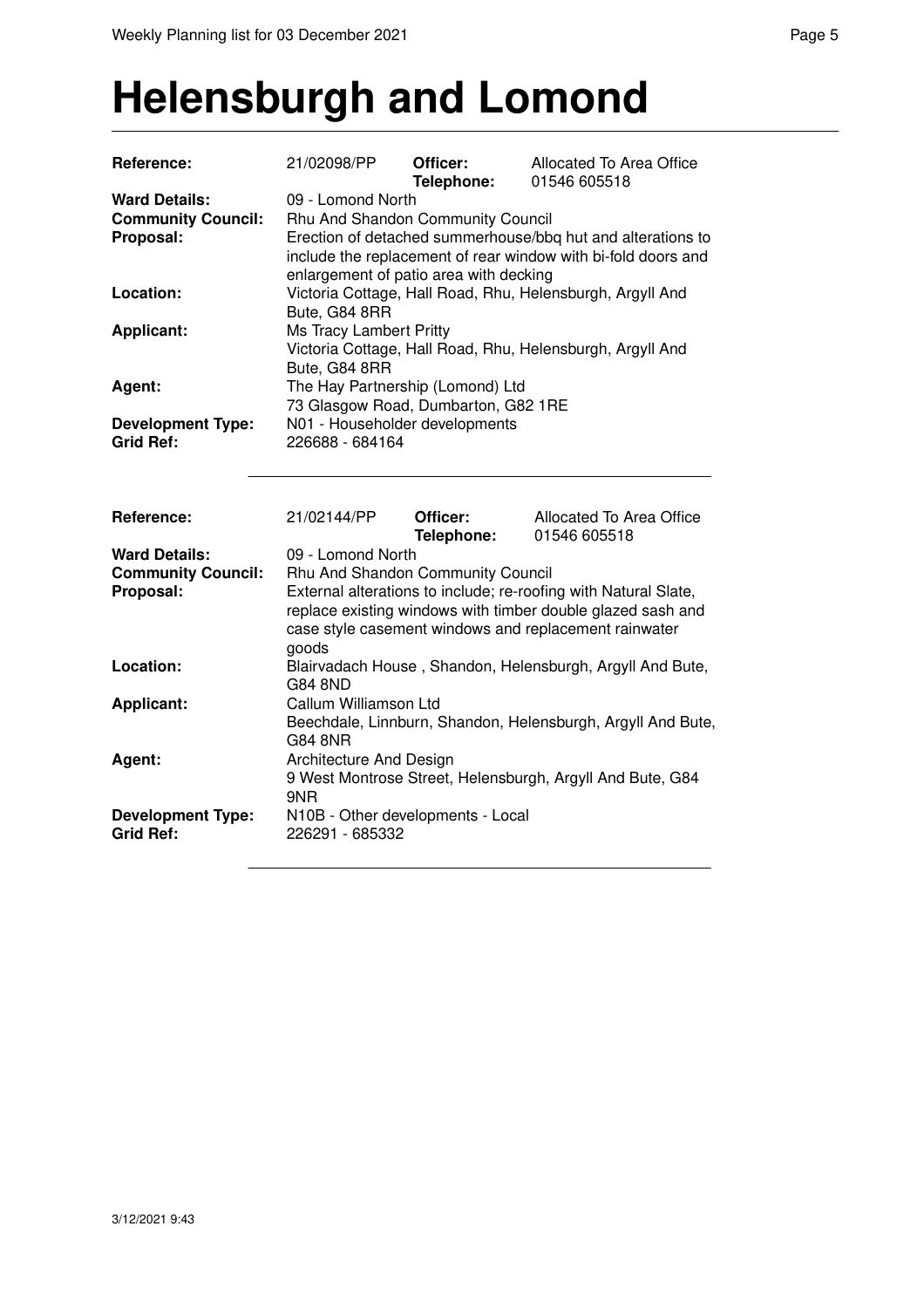Weekly Planning list for 03 December 2021 **Page 6** and the end of the Page 6

| <b>Reference:</b>                            | 21/02145/LIB                                                                                                                                                                                                                          | Officer:<br>Telephone: | Allocated To Area Office<br>01546 605518                    |
|----------------------------------------------|---------------------------------------------------------------------------------------------------------------------------------------------------------------------------------------------------------------------------------------|------------------------|-------------------------------------------------------------|
| <b>Ward Details:</b>                         | 09 - Lomond North                                                                                                                                                                                                                     |                        |                                                             |
| <b>Community Council:</b><br>Proposal:       | Rhu And Shandon Community Council<br>External alterations to include; re-roofing with Natural Slate,<br>replace existing windows with timber double glazed sash and<br>case style casement windows and replacement rainwater<br>goods |                        |                                                             |
| Location:                                    | G84 8ND                                                                                                                                                                                                                               |                        | Blairvadach House, Shandon, Helensburgh, Argyll And Bute,   |
| <b>Applicant:</b>                            | Callum Williamson Ltd<br>G84 8NR                                                                                                                                                                                                      |                        | Beechdale, Linnburn, Shandon, Helensburgh, Argyll And Bute, |
| Agent:                                       | Architecture And Design<br>9NR                                                                                                                                                                                                        |                        | 9 West Montrose Street, Helensburgh, Argyll And Bute, G84   |
| <b>Development Type:</b><br><b>Grid Ref:</b> | $N14$ - Listed bldg + con area consents<br>226291 - 685332                                                                                                                                                                            |                        |                                                             |

| Reference:                | 21/02214/PNAGRI                        | Officer: | Allocated To Area Office                                |
|---------------------------|----------------------------------------|----------|---------------------------------------------------------|
|                           |                                        |          | Telephone: 01546 605518                                 |
| <b>Ward Details:</b>      | 09 - Lomond North                      |          |                                                         |
| <b>Community Council:</b> | Rosneath And Clynder Community Council |          |                                                         |
| Proposal:                 | Re-siting of 2 agricultural sheds.     |          |                                                         |
| Location:                 |                                        |          | Land North Of Angelus Clachan Farm Cottage, Rosneath,   |
|                           | Helensburgh, Argyll And Bute, G84 0QR  |          |                                                         |
| <b>Applicant:</b>         | <b>Rosneath Farms Ltd</b>              |          |                                                         |
|                           |                                        |          | Home Farm, Rosneath, Helensburgh, Argyll And Bute, G84  |
|                           | 0QT                                    |          |                                                         |
| Agent:                    | Gordon Harrison                        |          |                                                         |
|                           |                                        |          | Darkwood, Clachan Farm Road, Rosneath, Argyll And Bute, |
|                           | G84 0QR                                |          |                                                         |
| <b>Development Type:</b>  | G C18 - Agricultural works             |          |                                                         |
| <b>Grid Ref:</b>          | 225391 - 682553                        |          |                                                         |
|                           |                                        |          |                                                         |

| <b>Reference:</b>                            | 21/02279/LIB                                                                                     | Officer:<br>Telephone: | <b>Karen Malloy</b><br>01546 605518 |
|----------------------------------------------|--------------------------------------------------------------------------------------------------|------------------------|-------------------------------------|
| <b>Ward Details:</b>                         | 10 - Helensburgh Central                                                                         |                        |                                     |
| <b>Community Council:</b>                    | <b>Helensburgh Community Council</b>                                                             |                        |                                     |
| Proposal:                                    | Replacement roof covering                                                                        |                        |                                     |
| Location:                                    | 121 West Argyle Street, Helensburgh, Argyll And Bute, G84<br>8DD                                 |                        |                                     |
| <b>Applicant:</b>                            | Mrs Jane Coupland<br>The Lodge, 121 West Argyle Street, Helensburgh, Argyll And<br>Bute, G84 8DD |                        |                                     |
| Agent:                                       | N/A                                                                                              |                        |                                     |
| <b>Development Type:</b><br><b>Grid Ref:</b> | $N14$ - Listed bldg + con area consents<br>228974 - 682839                                       |                        |                                     |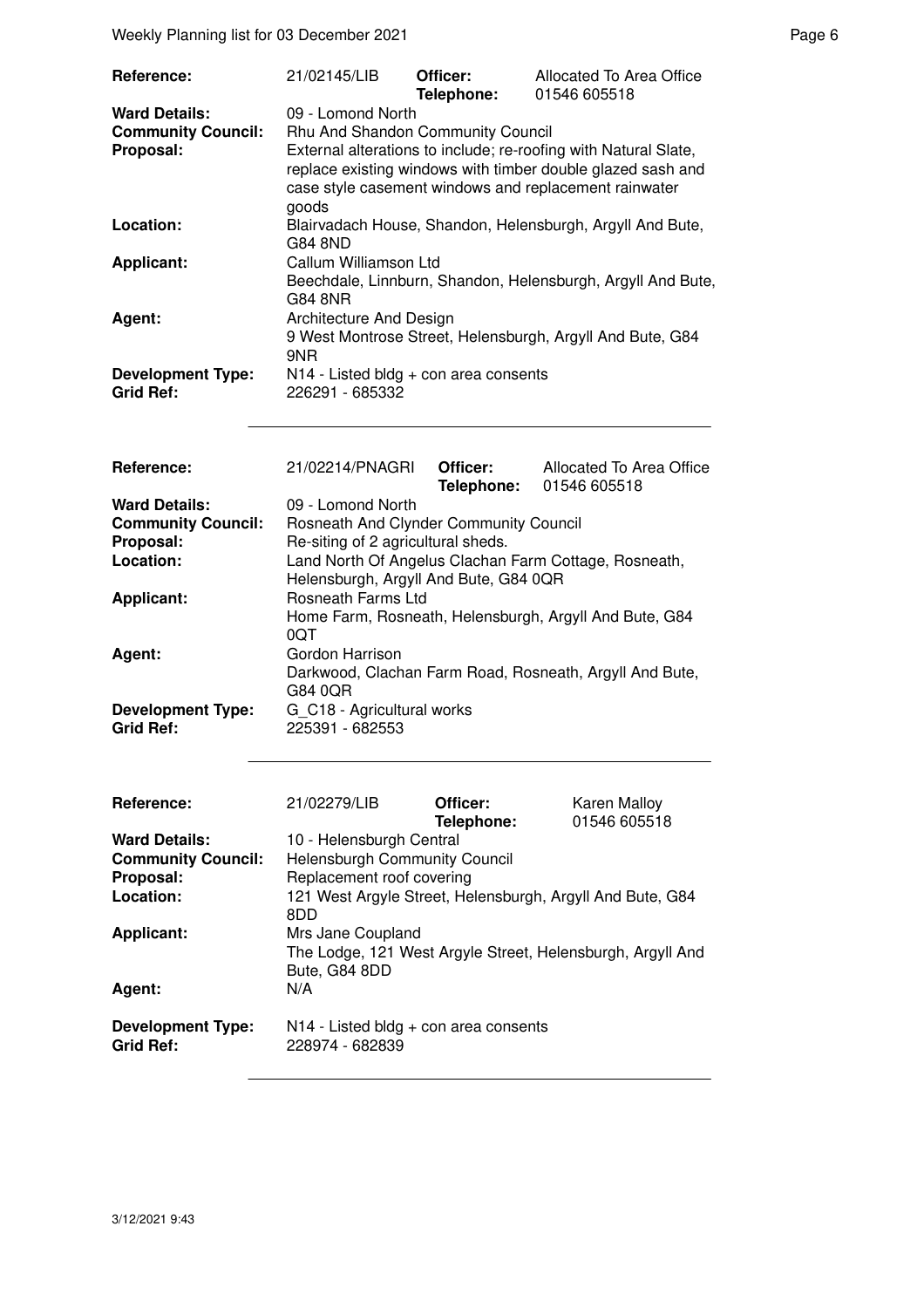| Reference:                | 21/02380/LIB                                                                                     | Officer:   | Allocated To Area Office                                   |
|---------------------------|--------------------------------------------------------------------------------------------------|------------|------------------------------------------------------------|
|                           |                                                                                                  | Telephone: | 01546 605518                                               |
| <b>Ward Details:</b>      | 10 - Helensburgh Central                                                                         |            |                                                            |
| <b>Community Council:</b> | <b>Helensburgh Community Council</b>                                                             |            |                                                            |
| Proposal:                 | Internal alterations within the first floor office space to create<br>new open plan office space |            |                                                            |
|                           |                                                                                                  |            |                                                            |
| Location:                 |                                                                                                  |            | 93 East King Street, Helensburgh, Argyll And Bute, G84 7BU |
| <b>Applicant:</b>         | <b>NHS Highland</b>                                                                              |            |                                                            |
|                           | Estate Management Office, Argyll And Bute Hospital, Blarbuie                                     |            |                                                            |
|                           | Road, Lochgilphead, Argyll And Bute, PA31 8LD                                                    |            |                                                            |
| Agent:                    | <b>IDP Architects LLP</b>                                                                        |            |                                                            |
|                           | Studio, 1 62 Templeton Street, Glasgow, G40 1DA                                                  |            |                                                            |
| <b>Development Type:</b>  | N14 - Listed bldg + con area consents                                                            |            |                                                            |
| <b>Grid Ref:</b>          | 230780 - 682140                                                                                  |            |                                                            |

| Reference:                                   | 21/02402/PP                               | Officer:<br>Telephone: | Allocated To Area Office<br>01546 605518                |
|----------------------------------------------|-------------------------------------------|------------------------|---------------------------------------------------------|
| <b>Ward Details:</b>                         | 09 - Lomond North                         |                        |                                                         |
| <b>Community Council:</b>                    | <b>Rhu And Shandon Community Council</b>  |                        |                                                         |
| Proposal:                                    | Erection of dwellinghouse                 |                        |                                                         |
| Location:                                    |                                           |                        | Ardchapel, Shore Road, Shandon, Helensburgh, Argyll And |
|                                              | Bute, G84 8NP                             |                        |                                                         |
| <b>Applicant:</b>                            | Mr And Mrs David Lang                     |                        |                                                         |
|                                              |                                           |                        | Ardchapel, Shore Road, Shandon, Helensburgh, Argyll And |
|                                              | Bute, G84 8NP                             |                        |                                                         |
| Agent:                                       | Architecture And Design                   |                        |                                                         |
|                                              |                                           |                        | 9 West Montrose, Helensburgh, Argyll And Bute, G84 9NR  |
| <b>Development Type:</b><br><b>Grid Ref:</b> | N03B - Housing - Local<br>225661 - 686198 |                        |                                                         |

| <b>Reference:</b>                            | 21/02434/PNDEM                                      | Officer:<br>Telephone: | Allocated To Area Office<br>01546 605518                   |
|----------------------------------------------|-----------------------------------------------------|------------------------|------------------------------------------------------------|
| <b>Ward Details:</b>                         | 09 - Lomond North                                   |                        |                                                            |
| <b>Community Council:</b>                    | Cove And Kilcreggan Community Council               |                        |                                                            |
| Proposal:                                    | Demolition of dwellinghouse                         |                        |                                                            |
| Location:                                    | Bute, G84 0PQ                                       |                        | Rowan Cottage, Barbour Road, Cove, Helensburgh, Argyll And |
| Applicant:                                   | <b>Mrs Hillary Tenzing</b><br>Bute, G84 0PQ         |                        | Rowan Cottage, Barbour Road, Cove, Helensburgh, Argyll And |
| Agent:                                       | N/A                                                 |                        |                                                            |
| <b>Development Type:</b><br><b>Grid Ref:</b> | G C70 - Demolition of a building<br>222374 - 683107 |                        |                                                            |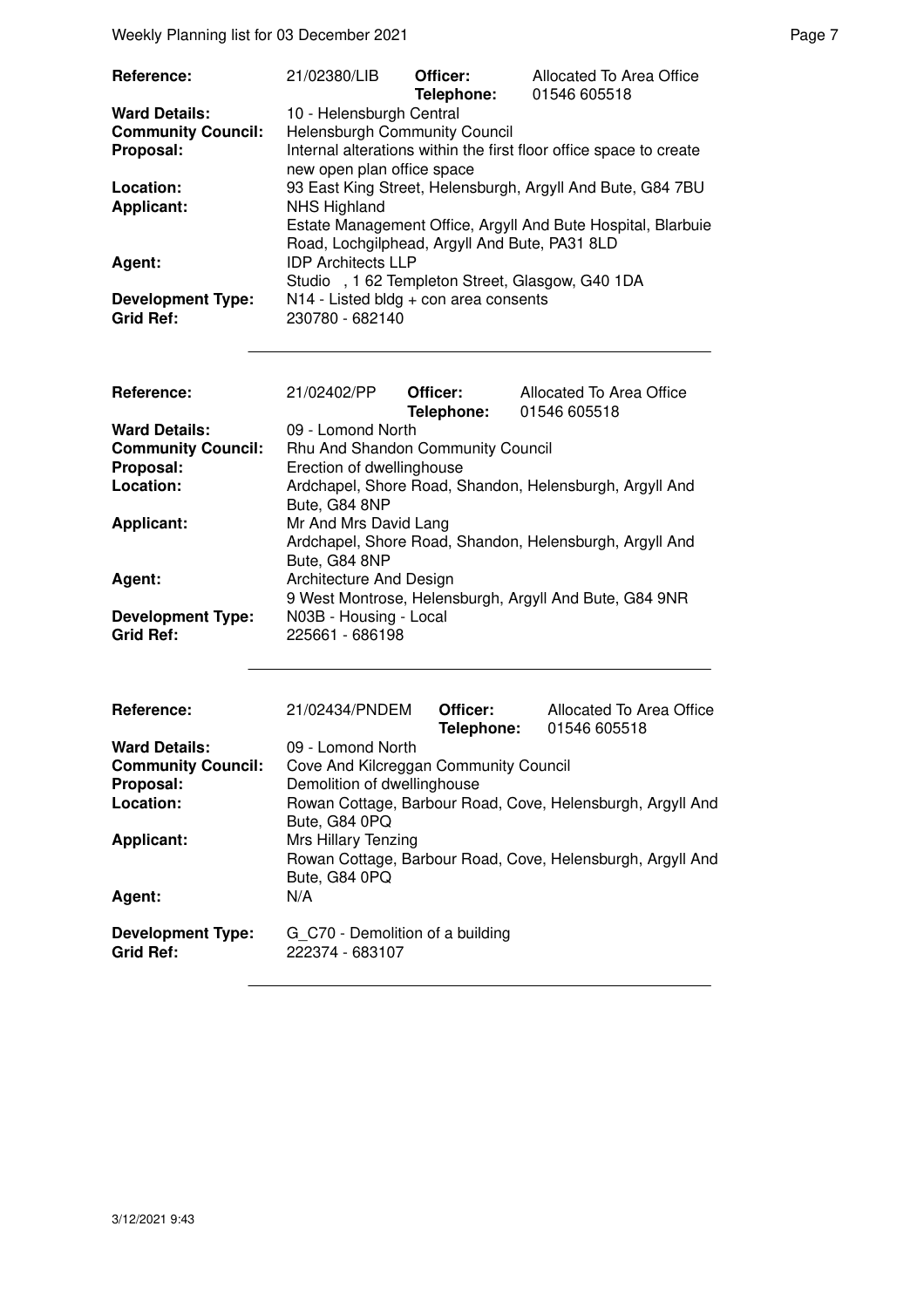Weekly Planning list for 03 December 2021 **Page 8** Page 8

| Reference:                                   | 21/02542/TELNOT                                                                               | Officer: | Allocated To Area Office<br>Telephone: 01546 605518 |  |
|----------------------------------------------|-----------------------------------------------------------------------------------------------|----------|-----------------------------------------------------|--|
| <b>Ward Details:</b>                         | 10 - Helensburgh Central                                                                      |          |                                                     |  |
| <b>Community Council:</b>                    | <b>Helensburgh Community Council</b>                                                          |          |                                                     |  |
| Proposal:                                    | Installation of 8m pole                                                                       |          |                                                     |  |
| Location:                                    | Land Opposite The Pavillion, Hermitage Park, Sinclair Street,<br>Helensburgh, Argyll And Bute |          |                                                     |  |
| Applicant:                                   | Openreach                                                                                     |          |                                                     |  |
|                                              | 81 Newgate Street, London, EC1A 7AJ                                                           |          |                                                     |  |
| Agent:                                       | N/A                                                                                           |          |                                                     |  |
| <b>Development Type:</b><br><b>Grid Ref:</b> | N0 - not required for statutory returns<br>229804 - 682773                                    |          |                                                     |  |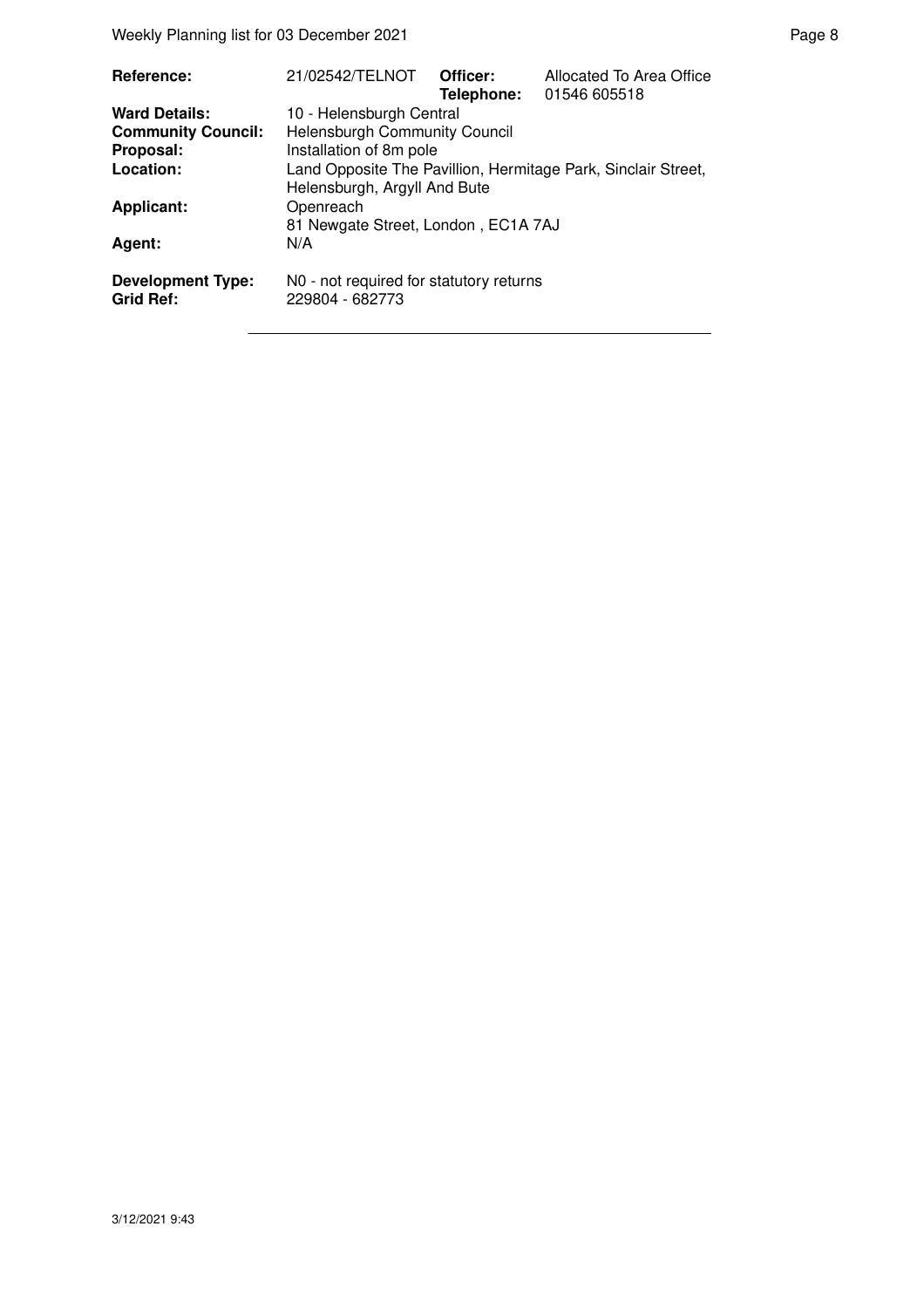## **Oban, Lorn and the Isles**

| Reference:                                                                  | 21/01744/PP                                                                                                                                                                                             | Officer:<br>Telephone:                                                                          | Judith Stephen<br>01546 605518                               |  |  |
|-----------------------------------------------------------------------------|---------------------------------------------------------------------------------------------------------------------------------------------------------------------------------------------------------|-------------------------------------------------------------------------------------------------|--------------------------------------------------------------|--|--|
| <b>Ward Details:</b><br><b>Community Council:</b><br>Proposal:              | 04 - Oban South And The Isles<br><b>Mull Community Council</b><br>Erection of dwellinghouse and outbuilding, installation of pri-<br>vate sewage treatment system and formation of vehicular            |                                                                                                 |                                                              |  |  |
|                                                                             | access                                                                                                                                                                                                  |                                                                                                 |                                                              |  |  |
| Location:                                                                   | Argyll And Bute                                                                                                                                                                                         |                                                                                                 | Land South Of Uisken Croft (Plot 1), Bunessan, Isle Of Mull, |  |  |
| <b>Applicant:</b>                                                           | Mr Douglas Humphris                                                                                                                                                                                     |                                                                                                 | Douglas Humphris, 59 Park Road, Glasgow, G64 2NP             |  |  |
| Agent:                                                                      | Waterhouse 1854 Ltd                                                                                                                                                                                     |                                                                                                 | Ground Floor , 1A Morocco Street, London, SE1 3HB            |  |  |
| <b>Development Type:</b><br><b>Grid Ref:</b>                                | N03B - Housing - Local<br>138922 - 718873                                                                                                                                                               |                                                                                                 |                                                              |  |  |
| <b>Reference:</b>                                                           | 21/01958/LIB                                                                                                                                                                                            | Officer:<br>Telephone:                                                                          | Judith Stephen<br>01546 605518                               |  |  |
| <b>Ward Details:</b><br><b>Community Council:</b><br>Proposal:<br>Location: | 04 - Oban South And The Isles<br><b>Oban Community Council</b><br>Removal of victorian canopy from front of hotel (retrospective)<br>Perle Oban Hotel, Station Road, Oban, Argyll And Bute, PA34<br>5RT |                                                                                                 |                                                              |  |  |
| <b>Applicant:</b>                                                           | Perle Hotels Limited<br>5RT                                                                                                                                                                             |                                                                                                 | Perle Oban Hotel, Station Road, Oban, Argyll And Bute, PA34  |  |  |
| Agent:                                                                      | N/A                                                                                                                                                                                                     |                                                                                                 |                                                              |  |  |
| <b>Development Type:</b><br><b>Grid Ref:</b>                                | 185896 - 729931                                                                                                                                                                                         | $N14$ - Listed bldg + con area consents                                                         |                                                              |  |  |
| <b>Reference:</b>                                                           | 21/02049/PP                                                                                                                                                                                             | Officer:<br>Telephone:                                                                          | Allocated To Area Office<br>01546 605518                     |  |  |
| <b>Ward Details:</b><br><b>Community Council:</b><br>Proposal:              | 04 - Oban South And The Isles<br>Mull Community Council<br>Erection of 12 affordable dwellinghouses, formation of vehicular<br>access and associated works                                              |                                                                                                 |                                                              |  |  |
| Location:                                                                   | Land West Of Baliscate Industrial Estate, Tobermory, Isle Of                                                                                                                                            |                                                                                                 |                                                              |  |  |
| <b>Applicant:</b>                                                           | Mull, Argyll And Bute<br>West Highland Housing Association Ltd Per TSL Ltd<br>Head Office, Craignure, Isle Of Mull, Argyll And Bute, PA65<br>6AY                                                        |                                                                                                 |                                                              |  |  |
| Agent:                                                                      | <b>PA35 1JW</b>                                                                                                                                                                                         | Beaton + McMurchy Architects Ltd<br>The Studio, Tigh Na Glaic, Taynuilt, Oban, Argyll And Bute, |                                                              |  |  |
| <b>Development Type:</b><br><b>Grid Ref:</b>                                | N03B - Housing - Local<br>150200 - 754528                                                                                                                                                               |                                                                                                 |                                                              |  |  |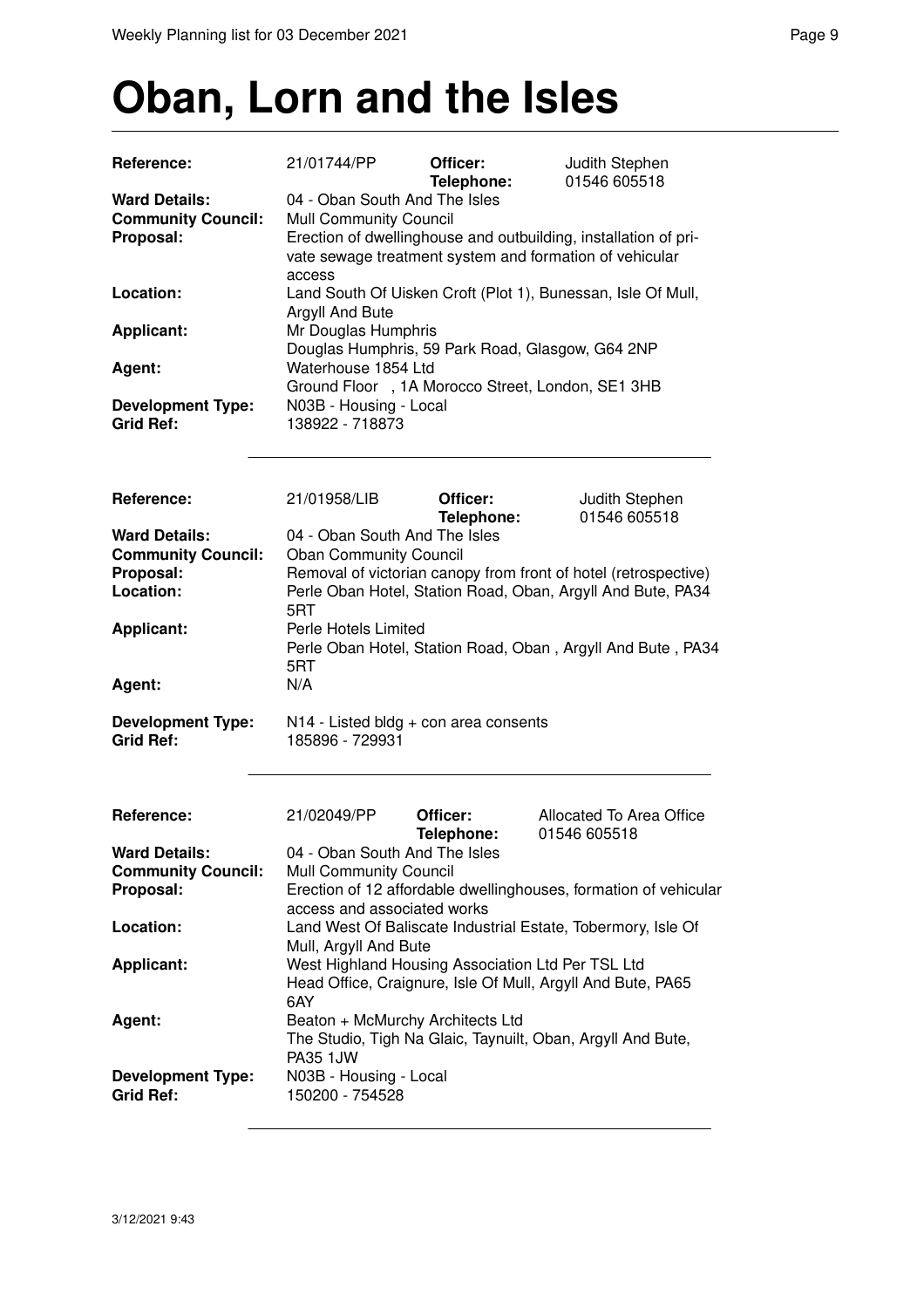Weekly Planning list for 03 December 2021 **Page 10** Page 10

| Reference:                | 21/02053/PP                                                                            | Officer:<br>Telephone:        | Allocated To Area Office<br>01546 605518                          |  |  |  |
|---------------------------|----------------------------------------------------------------------------------------|-------------------------------|-------------------------------------------------------------------|--|--|--|
| <b>Ward Details:</b>      |                                                                                        | 04 - Oban South And The Isles |                                                                   |  |  |  |
| <b>Community Council:</b> | <b>Mull Community Council</b>                                                          |                               |                                                                   |  |  |  |
| Proposal:                 | tion of vehicular access                                                               |                               | Erection of dwellinghouse, installation of septic tank and forma- |  |  |  |
| Location:                 |                                                                                        |                               | Land Between Willowbank And Tigh Shee, Ardtun, Isle Of Mull,      |  |  |  |
|                           | Argyll And Bute                                                                        |                               |                                                                   |  |  |  |
| <b>Applicant:</b>         |                                                                                        |                               |                                                                   |  |  |  |
|                           | Mr Stephen Lockhart<br>9B Angus Terrace, Glencruitten, Oban, Argyll And Bute, PA34     |                               |                                                                   |  |  |  |
|                           |                                                                                        |                               |                                                                   |  |  |  |
|                           | 4EG                                                                                    |                               |                                                                   |  |  |  |
| Agent:                    | John Rodgers                                                                           |                               |                                                                   |  |  |  |
|                           |                                                                                        |                               | Ceol Na Mara, Craignure, Isle Of Mull, Argyll And Bute, PA65      |  |  |  |
|                           | 6AY                                                                                    |                               |                                                                   |  |  |  |
| <b>Development Type:</b>  | N03B - Housing - Local                                                                 |                               |                                                                   |  |  |  |
| <b>Grid Ref:</b>          | 138680 - 723210                                                                        |                               |                                                                   |  |  |  |
|                           |                                                                                        |                               |                                                                   |  |  |  |
|                           |                                                                                        |                               |                                                                   |  |  |  |
|                           |                                                                                        |                               |                                                                   |  |  |  |
| Reference:                | 21/02094/PP                                                                            | Officer:                      | Allocated To Area Office                                          |  |  |  |
|                           |                                                                                        | Telephone:                    | 01546 605518                                                      |  |  |  |
| <b>Ward Details:</b>      | 05 - Oban North And Lorn                                                               |                               |                                                                   |  |  |  |
| <b>Community Council:</b> |                                                                                        |                               |                                                                   |  |  |  |
| Proposal:                 | Glenorchy And Inishail Community Council<br>Erection of 3 self-contained glamping pods |                               |                                                                   |  |  |  |
| Location:                 |                                                                                        |                               | Land North Of Pirnmill, Cladich, Dalmally, Argyll And Bute,       |  |  |  |
|                           | <b>PA33 1BQ</b>                                                                        |                               |                                                                   |  |  |  |
| <b>Applicant:</b>         | Mr Jon Strickland                                                                      |                               |                                                                   |  |  |  |
|                           | Cladich Mor, Cladich, Dalmally, Argyll, PA33 1BQ                                       |                               |                                                                   |  |  |  |
| Agent:                    | N/A                                                                                    |                               |                                                                   |  |  |  |
|                           |                                                                                        |                               |                                                                   |  |  |  |
| <b>Development Type:</b>  | N10B - Other developments - Local                                                      |                               |                                                                   |  |  |  |
| <b>Grid Ref:</b>          | 209664 - 722171                                                                        |                               |                                                                   |  |  |  |
|                           |                                                                                        |                               |                                                                   |  |  |  |
|                           |                                                                                        |                               |                                                                   |  |  |  |
|                           |                                                                                        |                               |                                                                   |  |  |  |
| Reference:                | 21/02245/PP                                                                            | Officer:                      | Allocated To Area Office                                          |  |  |  |
|                           |                                                                                        |                               |                                                                   |  |  |  |
|                           |                                                                                        | Telephone:                    | 01546 605518                                                      |  |  |  |
| <b>Ward Details:</b>      | 04 - Oban South And The Isles                                                          |                               |                                                                   |  |  |  |
| <b>Community Council:</b> | <b>Mull Community Council</b>                                                          |                               |                                                                   |  |  |  |
| Proposal:                 | Erection of dwellinghouse                                                              |                               |                                                                   |  |  |  |
| Location:                 |                                                                                        |                               | Plot 3 Land East Of Ard Mhor Guest House, Ardmor Road,            |  |  |  |
|                           | Salen, Isle Of Mull, Argyll And Bute                                                   |                               |                                                                   |  |  |  |
| <b>Applicant:</b>         | Ms Georgie Tilbrook                                                                    |                               |                                                                   |  |  |  |
|                           | 16 Mowsley Road, Lutterworth, LE17 6LR                                                 |                               |                                                                   |  |  |  |
| Agent:                    | HebHomes Ltd                                                                           |                               |                                                                   |  |  |  |
|                           | 1.07 McLellan Works, 274 Sauchiehall Street, Glasgow, G2                               |                               |                                                                   |  |  |  |
|                           | 3EH                                                                                    |                               |                                                                   |  |  |  |
| <b>Development Type:</b>  | N03B - Housing - Local                                                                 |                               |                                                                   |  |  |  |
| <b>Grid Ref:</b>          | 157736 - 743546                                                                        |                               |                                                                   |  |  |  |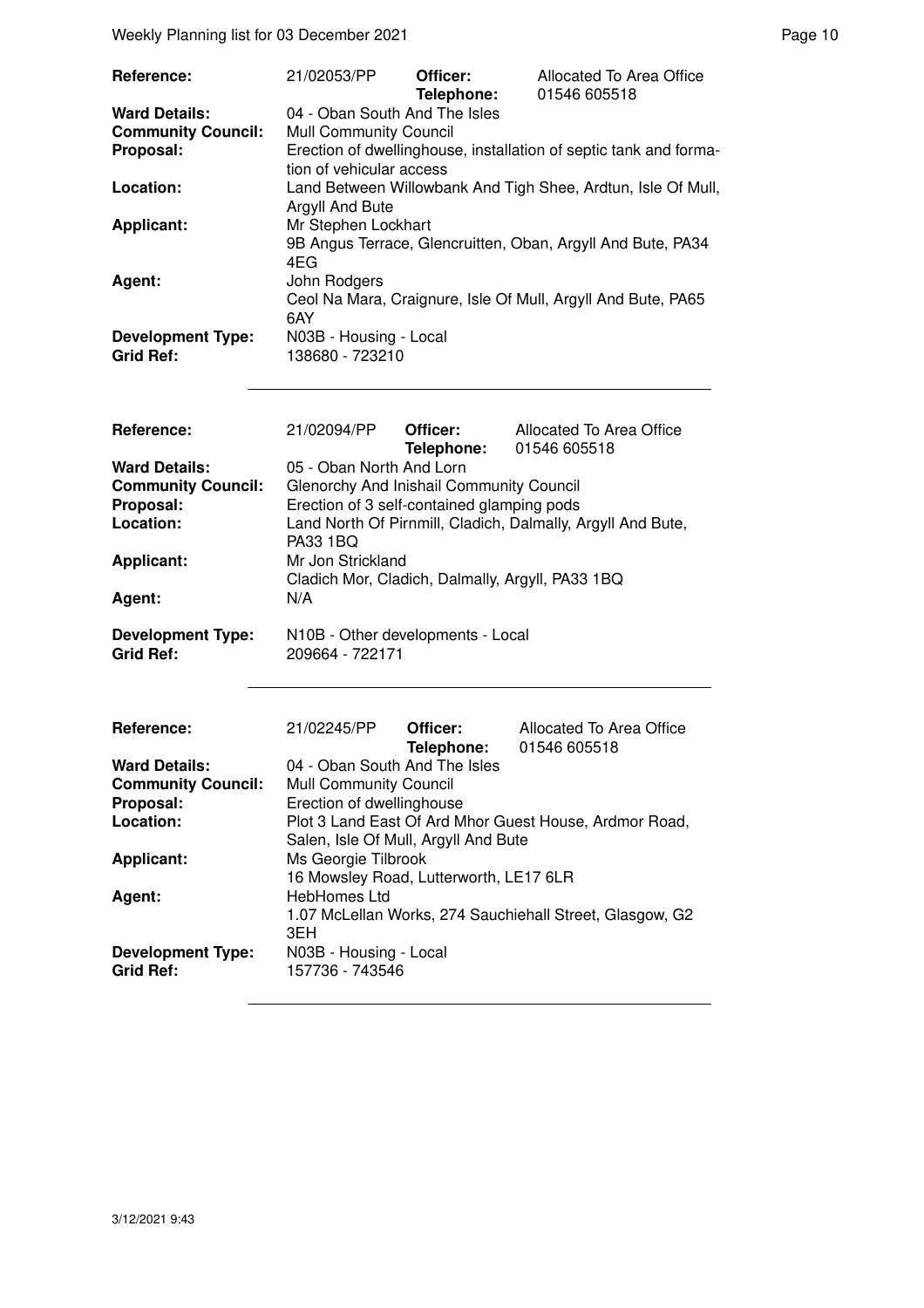Weekly Planning list for 03 December 2021 **Page 11 Page 11** 

| Reference:                | 21/02293/PP                                                   | Officer:<br>Telephone: | Judith Stephen<br>01546 605518 |  |
|---------------------------|---------------------------------------------------------------|------------------------|--------------------------------|--|
| <b>Ward Details:</b>      | 04 - Oban South And The Isles                                 |                        |                                |  |
| <b>Community Council:</b> | <b>Mull Community Council</b>                                 |                        |                                |  |
| Proposal:                 | Variation of condition 5 relative to planning permission      |                        |                                |  |
|                           | 08/00132/DET (occupancy restriction). Amend use from holi-    |                        |                                |  |
|                           | day let to private residential                                |                        |                                |  |
| Location:                 | Corry Meadows, Craignure, Isle Of Mull, Argyll And Bute, PA65 |                        |                                |  |
|                           | 6BA                                                           |                        |                                |  |
| Applicant:                | Mr And Mrs Ambrose McDonough                                  |                        |                                |  |
|                           | Corry Meadows, Fishnish, Craignure, Isle Of Mull, Argyll And  |                        |                                |  |
|                           | Bute, PA65 6BA                                                |                        |                                |  |
| Agent:                    | <b>AGL Architect Ltd</b>                                      |                        |                                |  |
|                           | 32 Carseview, Bannockburn, Stirling, Stirlingshire, FK7 8LQ   |                        |                                |  |
| <b>Development Type:</b>  | N03B - Housing - Local                                        |                        |                                |  |
| <b>Grid Ref:</b>          | 164314 - 741598                                               |                        |                                |  |

| Reference:                                   | 21/02363/PP                                       | Officer:<br>Telephone: | Allocated To Area Office<br>01546 605518                    |
|----------------------------------------------|---------------------------------------------------|------------------------|-------------------------------------------------------------|
| <b>Ward Details:</b>                         | 05 - Oban North And Lorn                          |                        |                                                             |
| <b>Community Council:</b>                    | <b>Ardchattan Community Council</b>               |                        |                                                             |
| Proposal:                                    | Alterations and extensions to dwellinghouse       |                        |                                                             |
| Location:                                    | <b>PA37 1ST</b>                                   |                        | Clisham, Ceum-dhun-righ, Benderloch, Oban, Argyll And Bute, |
| <b>Applicant:</b>                            | Miss Rosie Florence<br>Bute, PA37 1ST             |                        | Clisham, Ceum-Dhun-Righ, Benderloch, Oban, Argyll And       |
| Agent:                                       | Fair Planning & Design<br>5DJ                     |                        | Lios Mhoire, Ardconnel Terrace, Oban, Argyll And Bute, PA34 |
| <b>Development Type:</b><br><b>Grid Ref:</b> | N01 - Householder developments<br>190705 - 738230 |                        |                                                             |

| <b>Reference:</b>                            | 21/02406/PP                                    | Officer:<br>Telephone: | Allocated To Area Office<br>01546 605518                    |
|----------------------------------------------|------------------------------------------------|------------------------|-------------------------------------------------------------|
| <b>Ward Details:</b>                         | 05 - Oban North And Lorn                       |                        |                                                             |
| <b>Community Council:</b>                    | <b>Taynuilt Community Council</b>              |                        |                                                             |
| Proposal:                                    | Erection of dwellinghouse                      |                        |                                                             |
| Location:                                    | 1.JE                                           |                        | Garden Ground Of Dunfraoch, Taynuilt, Argyll And Bute, PA35 |
| <b>Applicant:</b>                            | <b>Prof David Meldrum</b>                      |                        |                                                             |
|                                              | Dunfraoch, Taynuilt, Argyll And Bute, PA35 1JE |                        |                                                             |
| Agent:                                       | N/A                                            |                        |                                                             |
| <b>Development Type:</b><br><b>Grid Ref:</b> | N03B - Housing - Local<br>200391 - 731292      |                        |                                                             |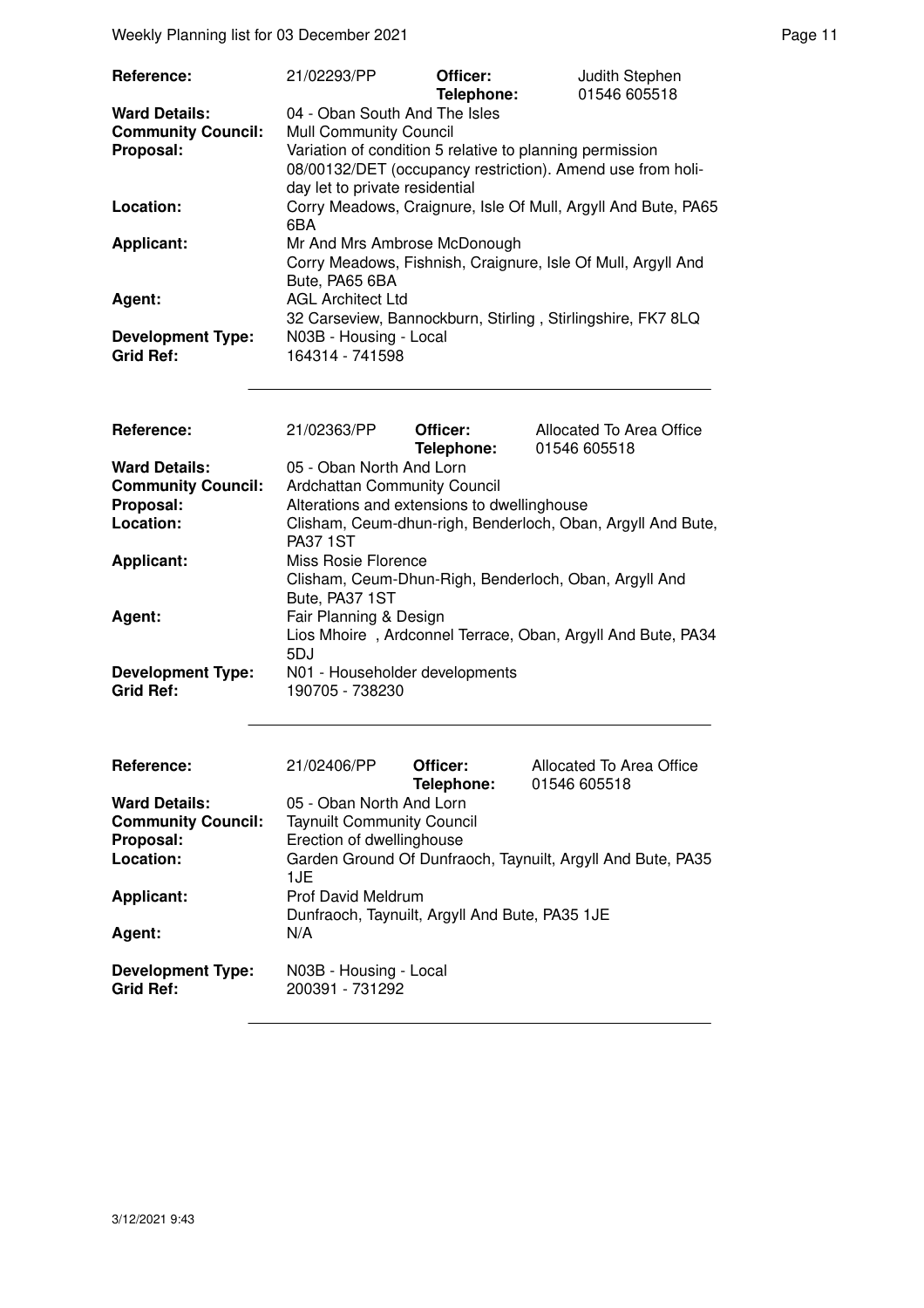Weekly Planning list for 03 December 2021 **Page 12** Page 12

| Reference:                                   | 21/02420/PP                                                                                 | Officer:<br>Telephone: | Allocated To Area Office<br>01546 605518                    |  |
|----------------------------------------------|---------------------------------------------------------------------------------------------|------------------------|-------------------------------------------------------------|--|
| <b>Ward Details:</b>                         | 05 - Oban North And Lorn                                                                    |                        |                                                             |  |
| <b>Community Council:</b>                    | <b>Appin Community Council</b>                                                              |                        |                                                             |  |
| Proposal:                                    | Temporary change of use of garden ground for siting of cara-<br>van for staff accommodation |                        |                                                             |  |
| Location:                                    | 4DE                                                                                         |                        | Port Appin House, Port Appin, Appin, Argyll And Bute, PA38  |  |
| <b>Applicant:</b>                            | The Wee Hotel Company<br>The Pierhouse Hotel, Port Appin, Argyll And Bute, PA38 4DE         |                        |                                                             |  |
| Agent:                                       | <b>MACARC Architecture &amp; Planning</b>                                                   |                        |                                                             |  |
|                                              |                                                                                             |                        | Hiddle House, North Shian, Appin, Argyll And Bute, PA38 4BA |  |
| <b>Development Type:</b><br><b>Grid Ref:</b> | N10B - Other developments - Local<br>190216 - 745309                                        |                        |                                                             |  |

| Reference:                                   | 21/02425/PP                                                                                              | Officer:<br>Telephone: | Allocated To Area Office<br>01546 605518                          |  |  |
|----------------------------------------------|----------------------------------------------------------------------------------------------------------|------------------------|-------------------------------------------------------------------|--|--|
| <b>Ward Details:</b>                         | 05 - Oban North And Lorn                                                                                 |                        |                                                                   |  |  |
| <b>Community Council:</b>                    | Ardchattan Community Council                                                                             |                        |                                                                   |  |  |
| Proposal:                                    | tem and formation of access                                                                              |                        | Erection of dwellinghouse, installation of biodisc treatment sys- |  |  |
| Location:                                    | Plot 1, Land West Of Lag An Fhiodhain, Achnaba, North Con-<br>nel, Oban, Argyll And Bute                 |                        |                                                                   |  |  |
| Applicant:                                   | Mrs M Morrison                                                                                           |                        | 11 East King Street, Helensburgh, Argyll And Bute, G84 7QQ        |  |  |
| Agent:                                       | <b>MACARC Architecture &amp; Planning</b><br>Hiddle House, North Shian, Appin, Argyll And Bute, PA38 4BA |                        |                                                                   |  |  |
| <b>Development Type:</b><br><b>Grid Ref:</b> | N03B - Housing - Local<br>194377 - 736039                                                                |                        |                                                                   |  |  |

| Reference:                                   | 21/02516/TELNOT                                            | Officer: | Allocated To Area Office<br>Telephone: 01546 605518 |
|----------------------------------------------|------------------------------------------------------------|----------|-----------------------------------------------------|
| <b>Ward Details:</b>                         | 05 - Oban North And Lorn                                   |          |                                                     |
| <b>Community Council:</b>                    | Kilninver And Kilmelford Comm Council                      |          |                                                     |
| Proposal:                                    | Installation of 1no 9m high pole                           |          |                                                     |
| Location:                                    | Land South East Of Kickshaws, Kilninver, Argyll And Bute   |          |                                                     |
| <b>Applicant:</b>                            | Openreach                                                  |          |                                                     |
|                                              | 81 Newgate Street, London, EC1A 7AJ                        |          |                                                     |
| Agent:                                       | N/A                                                        |          |                                                     |
| <b>Development Type:</b><br><b>Grid Ref:</b> | N0 - not required for statutory returns<br>186203 - 720316 |          |                                                     |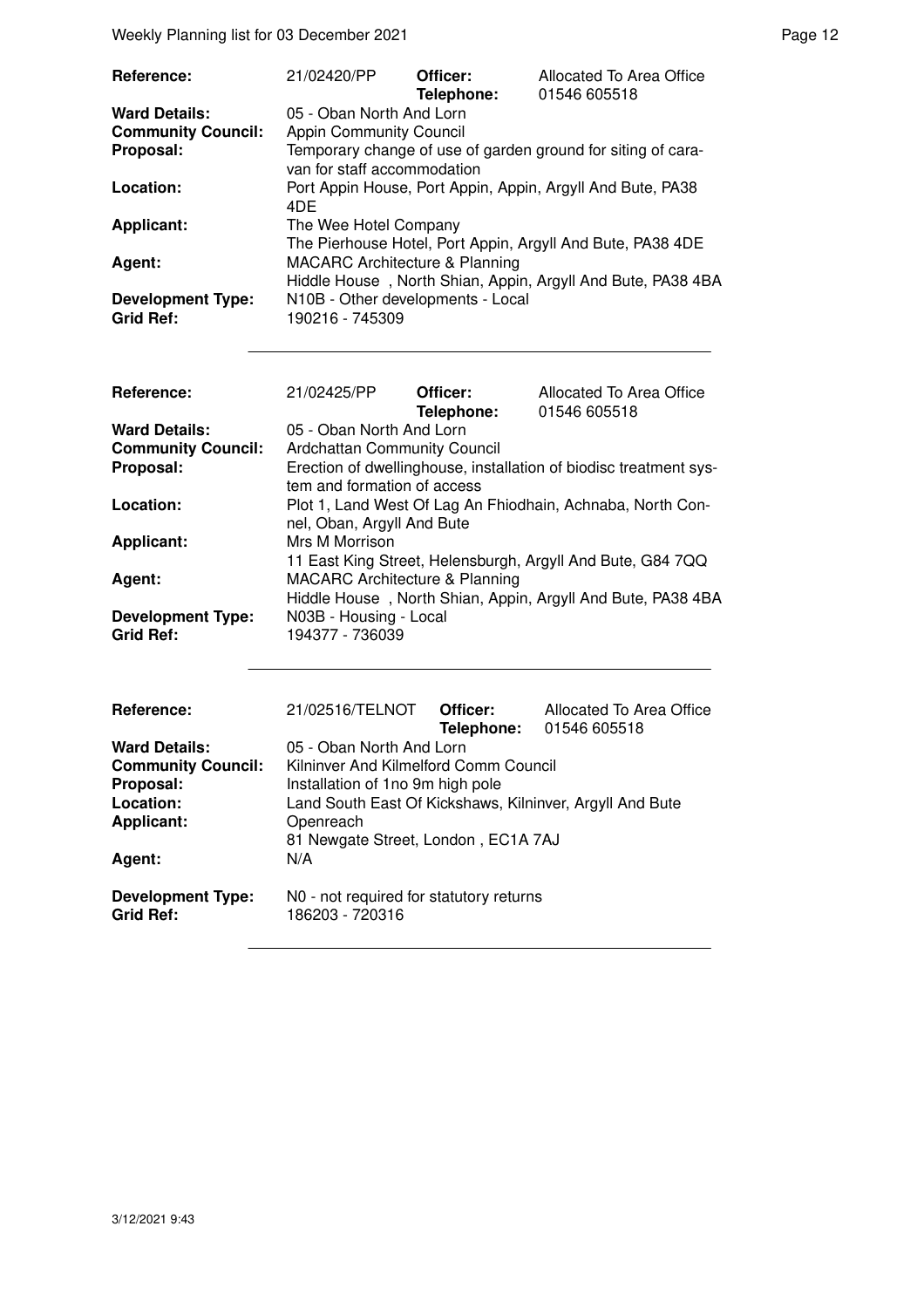Weekly Planning list for 03 December 2021 **Page 13** Page 13

| Reference:<br><b>Ward Details:</b><br><b>Community Council:</b><br>Proposal:<br>Location:<br><b>Applicant:</b><br>Agent: | 21/02544/TELNOT<br>05 - Oban North And Lorn<br>Kilmore Community Council<br>Installation of 1no 9m high pole<br>Openreach<br>81 Newgate Street, London, EC1A 7AJ<br>N/A       | Officer:<br>Telephone: | Allocated To Area Office<br>01546 605518<br>Land North East Of Dalmara House, Kilmore, Argyll And Bute     |
|--------------------------------------------------------------------------------------------------------------------------|-------------------------------------------------------------------------------------------------------------------------------------------------------------------------------|------------------------|------------------------------------------------------------------------------------------------------------|
| <b>Development Type:</b><br><b>Grid Ref:</b>                                                                             | NO - not required for statutory returns<br>186722 - 723982                                                                                                                    |                        |                                                                                                            |
| Reference:<br><b>Ward Details:</b><br><b>Community Council:</b><br>Proposal:<br>Location:<br><b>Applicant:</b><br>Agent: | 21/02546/TELNOT<br>05 - Oban North And Lorn<br><b>Appin Community Council</b><br>Installation of 3no 8m high poles<br>Openreach<br>81 Newgate Street, London, EC1A 7AJ<br>N/A | Officer:<br>Telephone: | Allocated To Area Office<br>01546 605518<br>Land South Of Castle Stalker View, Port Appin, Argyll And Bute |
| <b>Development Type:</b><br><b>Grid Ref:</b>                                                                             | N0 - not required for statutory returns<br>192508 - 747721                                                                                                                    |                        |                                                                                                            |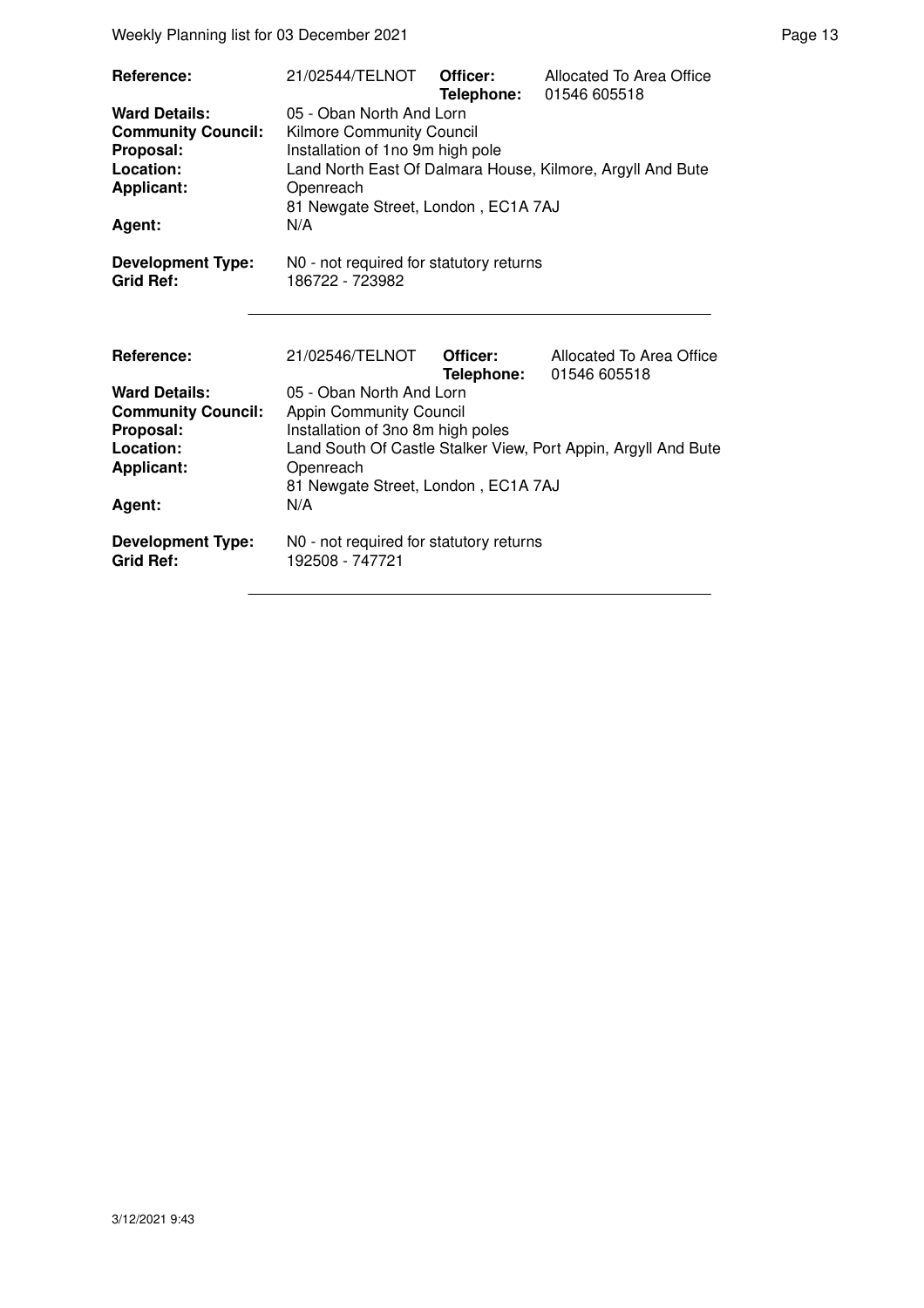### **Mid Argyll, Kintyre and Islay**

| Reference:                                                                                       | 20/02149/PP                                                                                                                                                                                      | Officer:<br>Telephone: | Kim MacKay<br>01546 605518     |  |
|--------------------------------------------------------------------------------------------------|--------------------------------------------------------------------------------------------------------------------------------------------------------------------------------------------------|------------------------|--------------------------------|--|
| <b>Ward Details:</b><br><b>Community Council:</b><br>Proposal:<br>Location:                      | 02 - Kintyre And The Islands<br><b>Islay Community Council</b><br>Erection of decking (retrospective)<br>53 Main Street, Port Wemyss, Isle Of Islay, Argyll And Bute,<br><b>PA47 7SR</b>         |                        |                                |  |
| <b>Applicant:</b>                                                                                | Mr George Paterson Cochrane B.E.M<br>53 Main Street, Port Wemyss, Isle Of Islay, Argyll And Bute,<br><b>PA47 7SR</b>                                                                             |                        |                                |  |
| Agent:                                                                                           | N/A                                                                                                                                                                                              |                        |                                |  |
| <b>Development Type:</b><br><b>Grid Ref:</b>                                                     | N01 - Householder developments<br>116882 - 651742                                                                                                                                                |                        |                                |  |
| Reference:                                                                                       | 21/01383/PP                                                                                                                                                                                      | Officer:<br>Telephone: | Tiwaah P Antwi<br>01546 605518 |  |
| <b>Ward Details:</b><br><b>Community Council:</b><br>Proposal:                                   | 02 - Kintyre And The Islands<br><b>Tarbert And Skipness Community Council</b><br>Installation of 6 touring pitches and 8 glamping pods (part ret-<br>rospective)                                 |                        |                                |  |
| Location:<br><b>Applicant:</b>                                                                   | Tarbert Holiday Park, Tarbert, Argyll And Bute, PA29 6YF<br>Mr M MacDonald<br>West Loch Shores, West Loch, Tarbert, Argyll And Bute, PA29<br>6YF                                                 |                        |                                |  |
| Agent:                                                                                           | <b>REM Associates</b><br>21 Young Street, Edinburgh, EH2 4HU                                                                                                                                     |                        |                                |  |
| <b>Development Type:</b><br><b>Grid Ref:</b>                                                     | N10B - Other developments - Local<br>184189 - 665647                                                                                                                                             |                        |                                |  |
| Reference:                                                                                       | 21/01562/PP                                                                                                                                                                                      | Officer:<br>Telephone: | Tiwaah P Antwi<br>01546 605518 |  |
| <b>Ward Details:</b><br><b>Community Council:</b><br>Proposal:<br>Location:<br><b>Applicant:</b> | 02 - Kintyre And The Islands<br>Tarbert And Skipness Community Council<br>Erection of single storey extension<br>Acarsaid, West Loch, Tarbert, Argyll And Bute, PA29 6YF<br>Mr And Mrs C Gillies |                        |                                |  |
| Agent:                                                                                           | Acarsaid, West Loch, Tarbert, Argyll And Bute, PA29 6YF<br><b>REM Associates</b><br>21 Young Street, Edinburgh, EH2 4HU                                                                          |                        |                                |  |
| <b>Development Type:</b><br><b>Grid Ref:</b>                                                     | N01 - Householder developments<br>184814 - 667704                                                                                                                                                |                        |                                |  |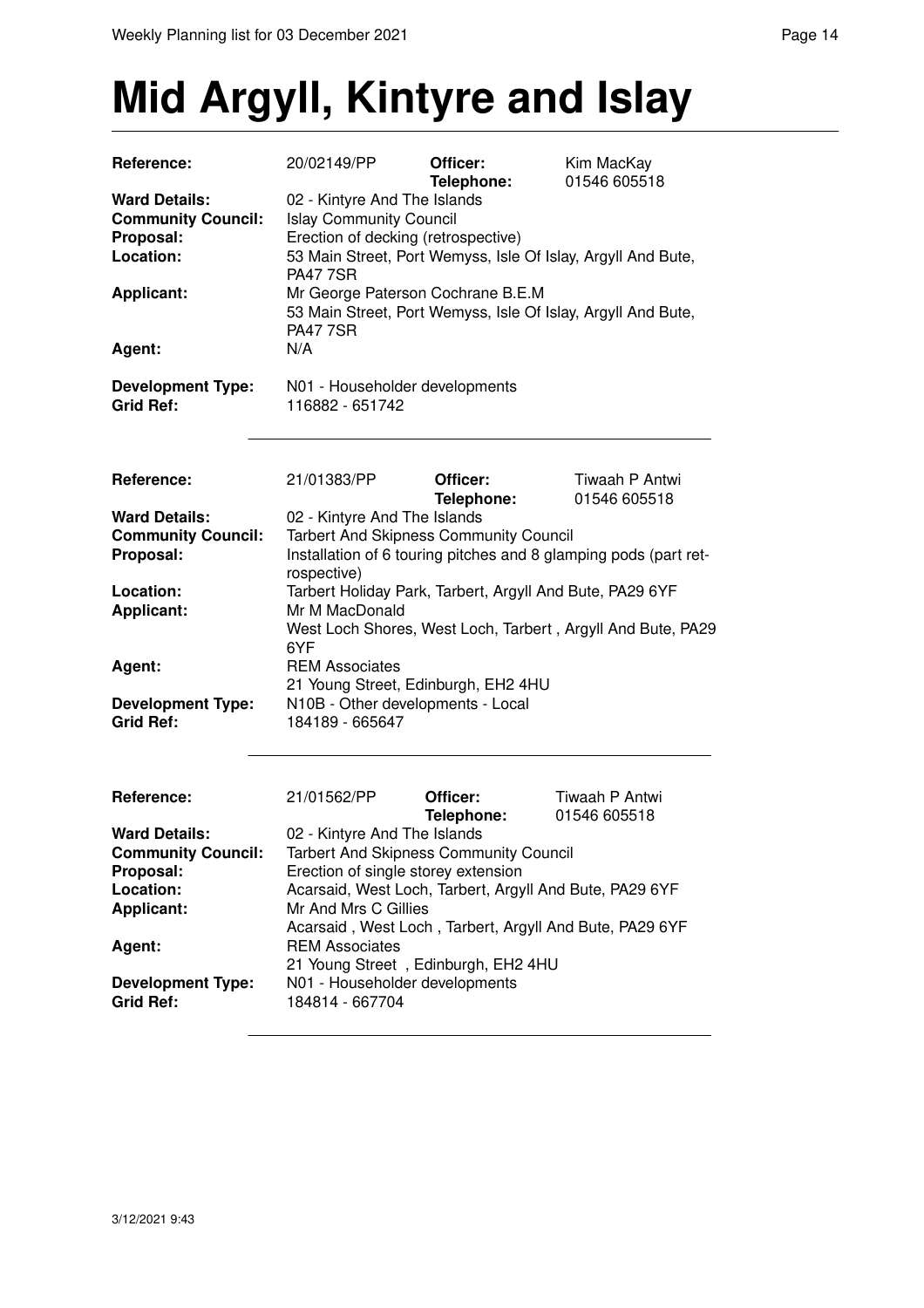Weekly Planning list for 03 December 2021 **Page 15** Neekly Planning list for 03 December 2021

| Reference:                                   | 21/01671/ADV                                                                                                                                                                                                                                                   | Officer:<br>Telephone: | <b>Fleur Rothwell</b><br>01546 605518 |
|----------------------------------------------|----------------------------------------------------------------------------------------------------------------------------------------------------------------------------------------------------------------------------------------------------------------|------------------------|---------------------------------------|
| <b>Ward Details:</b>                         | 01 - South Kintyre                                                                                                                                                                                                                                             |                        |                                       |
| <b>Community Council:</b>                    | <b>Campbeltown Community Council</b>                                                                                                                                                                                                                           |                        |                                       |
| Proposal:                                    | Erection of advertisement banner onto existing fence. Hand<br>painted advertisement in gold and black directly to the distillery<br>gable end wall. Installation of vinyl advertisement directly to<br>the exterior of the Dunnage Door (all non-illuminated). |                        |                                       |
| Location:                                    | Glen Scotia Distillery, High Street, Campbeltown, Argyll And<br>Bute, PA28 6DS                                                                                                                                                                                 |                        |                                       |
| <b>Applicant:</b>                            | Glen Scotia Distillery<br>12 High Street, Campbeltown, Argyll And Bute, PA28 6DS                                                                                                                                                                               |                        |                                       |
| Agent:                                       | <b>Pure Innovations Group</b><br>River Street, Brighouse, HD6 1LU                                                                                                                                                                                              |                        |                                       |
| <b>Development Type:</b><br><b>Grid Ref:</b> | N <sub>15</sub> - Advertisements<br>172033 - 620961                                                                                                                                                                                                            |                        |                                       |

| Reference:                                   | 21/02138/PP                                                                                                                          | Officer:<br>Telephone: | <b>Fleur Rothwell</b><br>01546 605518 |
|----------------------------------------------|--------------------------------------------------------------------------------------------------------------------------------------|------------------------|---------------------------------------|
| <b>Ward Details:</b>                         | 01 - South Kintyre                                                                                                                   |                        |                                       |
| <b>Community Council:</b>                    | <b>Campbeltown Community Council</b>                                                                                                 |                        |                                       |
| Proposal:                                    | Extension to the existing boiler house building and relocation of<br>existing oil tanks                                              |                        |                                       |
| Location:                                    | Campbeltown Hospital, Ralston Road, Campbeltown, Argyll<br>And Bute, PA28 6LE                                                        |                        |                                       |
| <b>Applicant:</b>                            | <b>NHS Highland</b><br>Estate Management Office, Argyll And Bute Hospital, Blarbuie<br>Road, Lochgilphead, Argyll And Bute, PA31 8LD |                        |                                       |
| Agent:                                       | <b>IDP Architects LLP</b><br>Studio, 1 62 Templeton Street, Glasgow, G40 1DA                                                         |                        |                                       |
| <b>Development Type:</b><br><b>Grid Ref:</b> | N10B - Other developments - Local<br>172003 - 619995                                                                                 |                        |                                       |

| <b>Reference:</b>                            | 21/02147/PNAGRI                                               | Officer:<br>Telephone: | Tiwaah P Antwi<br>01546 605518 |
|----------------------------------------------|---------------------------------------------------------------|------------------------|--------------------------------|
| <b>Ward Details:</b>                         | 03 - Mid Argyll                                               |                        |                                |
| <b>Community Council:</b>                    | <b>Dunadd Community Council</b>                               |                        |                                |
| Proposal:                                    | Erection of agricultural shed.                                |                        |                                |
| Location:                                    | Nether Largie, Kilmartin, Lochgilphead, Argyll And Bute, PA31 |                        |                                |
|                                              | 8QF                                                           |                        |                                |
| <b>Applicant:</b>                            | Iain Malcolm                                                  |                        |                                |
|                                              | Nether Largie, Kilmartin, Lochgilphead, Argyll And Bute, PA31 |                        |                                |
|                                              | 8QF                                                           |                        |                                |
| Agent:                                       | N/A                                                           |                        |                                |
| <b>Development Type:</b><br><b>Grid Ref:</b> | G_C18 - Agricultural works<br>182863 - 698049                 |                        |                                |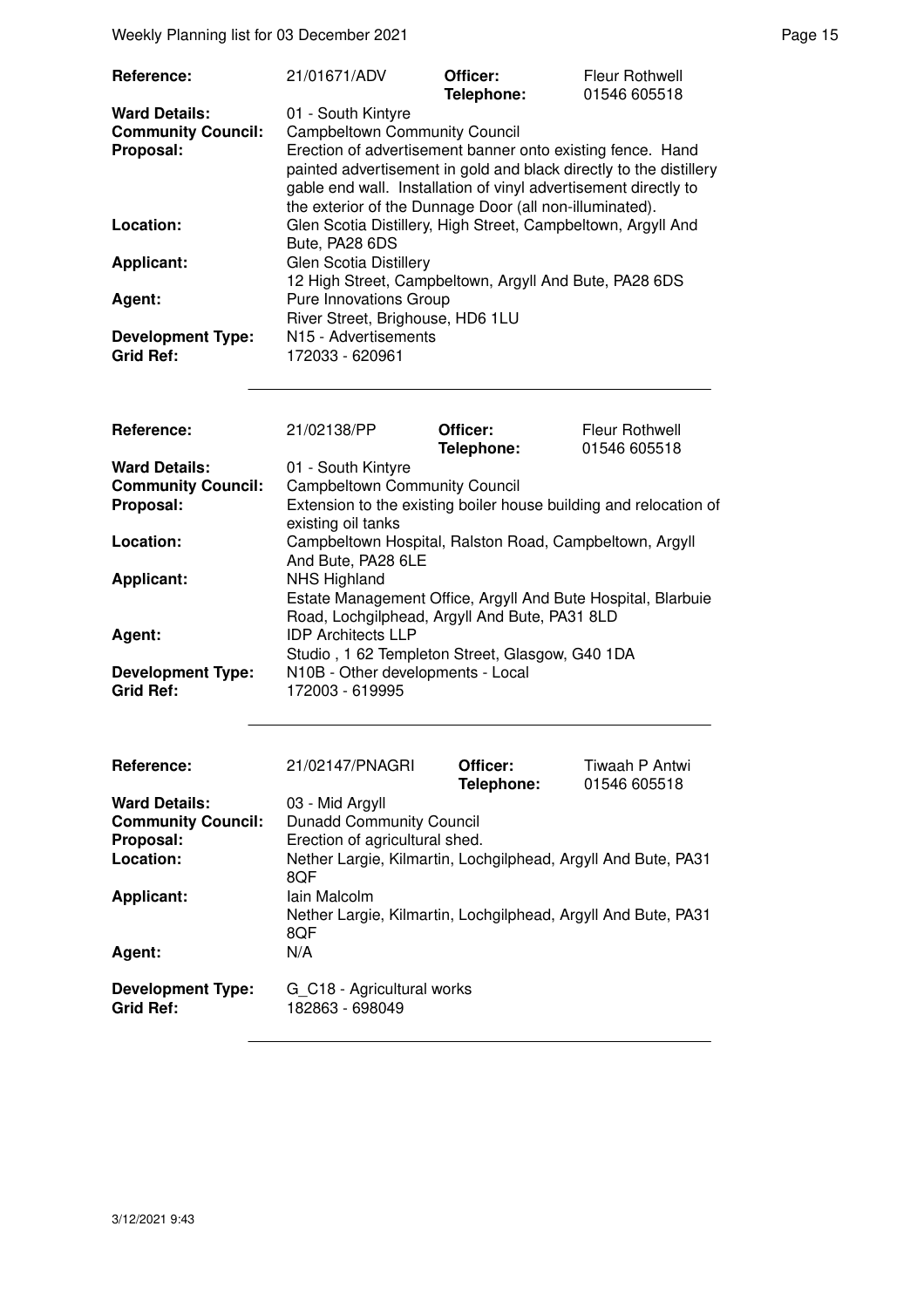Weekly Planning list for 03 December 2021 **Page 16** Network 2021

| <b>Reference:</b>                            | 21/02241/PP                                                                                                                                      | Officer:<br>Telephone: | Allocated To Area Office<br>01546 605518                      |
|----------------------------------------------|--------------------------------------------------------------------------------------------------------------------------------------------------|------------------------|---------------------------------------------------------------|
| <b>Ward Details:</b>                         | 02 - Kintyre And The Islands                                                                                                                     |                        |                                                               |
| <b>Community Council:</b>                    | South Knapdale Community Council                                                                                                                 |                        |                                                               |
| Proposal:                                    | Erection of dwellinghouse, storage shed, installation of sewage<br>treatment plant and formation of new driveway from existing pri-<br>vate road |                        |                                                               |
| Location:                                    | Plot 2 Land North Of Rionnagan House, Dunmore, Tarbert,<br>Argyll And Bute                                                                       |                        |                                                               |
| <b>Applicant:</b>                            | Mr Stephen Gallagher Brian Logan<br>6XZ                                                                                                          |                        | Taylor Cottage, Dunmore Court, Tarbert, Argyll And Bute, PA29 |
| Agent:                                       | R A Scott Consultants<br>6XZ                                                                                                                     |                        | Rionnagan House, Dunmore, Tarbert, Argyll And Bute, PA29      |
| <b>Development Type:</b><br><b>Grid Ref:</b> | N03B - Housing - Local<br>179381 - 661909                                                                                                        |                        |                                                               |

| <b>Reference:</b>                            | 21/02255/PP                                                                   | Officer:<br>Telephone: | <b>Fleur Rothwell</b><br>01546 605518 |
|----------------------------------------------|-------------------------------------------------------------------------------|------------------------|---------------------------------------|
| <b>Ward Details:</b>                         | 01 - South Kintyre                                                            |                        |                                       |
| <b>Community Council:</b>                    | <b>Campbeltown Community Council</b>                                          |                        |                                       |
| Proposal:                                    | Erection of extension                                                         |                        |                                       |
| Location:                                    | Tralee, Fort Argyll Road, Campbeltown, Argyll And Bute, PA28<br>6SN           |                        |                                       |
| <b>Applicant:</b>                            | Mr And Mrs M Bannatyne                                                        |                        |                                       |
|                                              | Tralee, Fort Argyll Road, Campbeltown, Argyll And Bute, PA28<br>6SN           |                        |                                       |
| Agent:                                       | Allan McDougall                                                               |                        |                                       |
|                                              | 117 Sound Of Kintyre, Machrihanish, Campbeltown, Argyll And<br>Bute, PA28 6GA |                        |                                       |
| <b>Development Type:</b><br><b>Grid Ref:</b> | N01 - Householder developments<br>173483 - 620631                             |                        |                                       |
|                                              |                                                                               |                        |                                       |

| Reference:                | 21/02271/PP                                      | Officer:<br>Telephone: | Tiwaah P Antwi<br>01546 605518 |  |  |
|---------------------------|--------------------------------------------------|------------------------|--------------------------------|--|--|
| <b>Ward Details:</b>      | 02 - Kintyre And The Islands                     |                        |                                |  |  |
| <b>Community Council:</b> | Tarbert And Skipness Community Council           |                        |                                |  |  |
| Proposal:                 | Erection of balcony                              |                        |                                |  |  |
| Location:                 | Mullach Glas, Tarbert, Argyll And Bute, PA29 6XX |                        |                                |  |  |
| <b>Applicant:</b>         | Mr Ray Naughton                                  |                        |                                |  |  |
|                           | Mullach Glas, Tarbert, Argyll And Bute, PA29 6XX |                        |                                |  |  |
| Agent:                    | Nicholson Nairn Architects                       |                        |                                |  |  |
|                           | Bishops Court, Rectory Lane, Whickham, NE16 4PA  |                        |                                |  |  |
| <b>Development Type:</b>  | N01 - Householder developments                   |                        |                                |  |  |
| <b>Grid Ref:</b>          | 184958 - 669511                                  |                        |                                |  |  |
|                           |                                                  |                        |                                |  |  |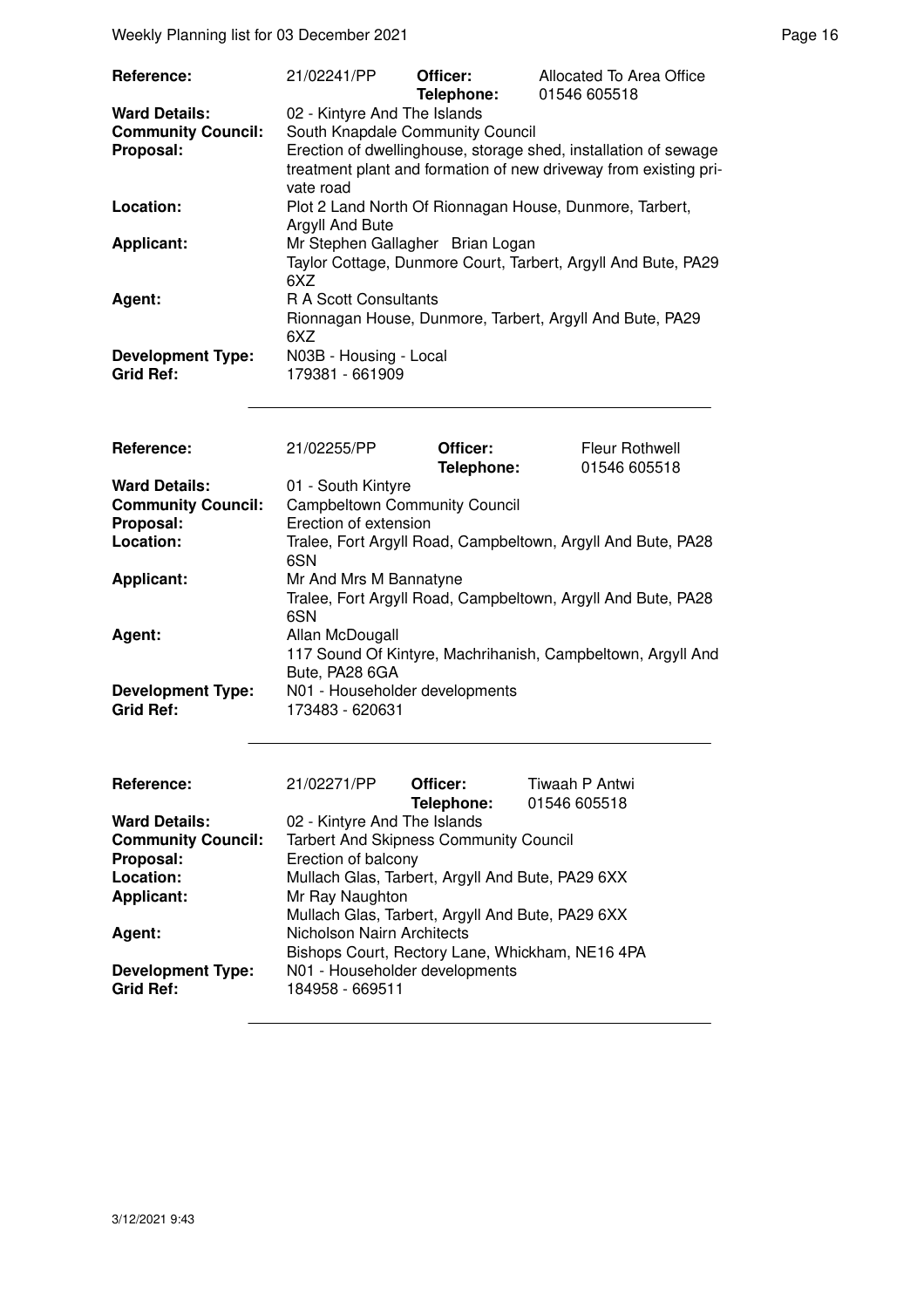Weekly Planning list for 03 December 2021 **Page 17** Neekly Planning list for 03 December 2021

| Reference:                                   | 21/02356/PP                                                                                               | Officer:<br>Telephone: | Tiwaah P Antwi<br>01546 605518                                 |
|----------------------------------------------|-----------------------------------------------------------------------------------------------------------|------------------------|----------------------------------------------------------------|
| <b>Ward Details:</b>                         | 03 - Mid Argyll                                                                                           |                        |                                                                |
| <b>Community Council:</b>                    | <b>Ardrishaig Community Council</b>                                                                       |                        |                                                                |
| Proposal:                                    | erlines to be made permanent to service the estate                                                        |                        | Permanent retention of existing temporary access to erect pow- |
| Location:                                    | Land West Of Stronachullin Farm, Stronachullin, Ardrishaig,<br>Lochgilphead, Argyll And Bute, PA30 8ET    |                        |                                                                |
| <b>Applicant:</b>                            | Kenneths Of Stronachullin<br>Stronachullin House, Stronachullin, Ardrishaig, Argyll And<br>Bute, PA30 8ET |                        |                                                                |
| Agent:                                       | John Peace Associates<br>83 Argyll Street, Lochgilphead, Argyll And Bute, PA31 8NE                        |                        |                                                                |
| <b>Development Type:</b><br><b>Grid Ref:</b> | N10B - Other developments - Local<br>184913 - 679944                                                      |                        |                                                                |

| Reference:                                   | 21/02379/PP                                                             | Officer:<br>Telephone: | Allocated To Area Office<br>01546 605518                      |
|----------------------------------------------|-------------------------------------------------------------------------|------------------------|---------------------------------------------------------------|
| <b>Ward Details:</b>                         | 03 - Mid Argyll                                                         |                        |                                                               |
| <b>Community Council:</b>                    | <b>Campbeltown Community Council</b>                                    |                        |                                                               |
| Proposal:                                    | Erection of dwellinghouse                                               |                        |                                                               |
| Location:                                    | Plot 7, Land Between 91 And 93 Roading, Campbeltown,<br>Argyll And Bute |                        |                                                               |
| <b>Applicant:</b>                            | Mr And Mrs Steven Dunn<br><b>PA28 6EJ</b>                               |                        | Killean Place, 4 George Street, Campbeltown, Argyll And Bute, |
| Agent:                                       | <b>Tom Grant Architects</b>                                             |                        | 41 Longrow, Campbeltown, Argyll And Bute, PA28 6ER            |
| <b>Development Type:</b><br><b>Grid Ref:</b> | N03B - Housing - Local<br>171185 - 620859                               |                        |                                                               |

| <b>Reference:</b>                            | 21/02459/PNAGRI                                                             | Officer:<br>Telephone: | Fleur Rothwell<br>01546 605518 |
|----------------------------------------------|-----------------------------------------------------------------------------|------------------------|--------------------------------|
| <b>Ward Details:</b>                         | 02 - Kintyre And The Islands                                                |                        |                                |
| <b>Community Council:</b>                    | <b>East Kintyre Community Council</b>                                       |                        |                                |
| Proposal:                                    | Erection of agricultural building                                           |                        |                                |
| Location:                                    | Land South West Of Creag Lodge, Torrisdale, Campbeltown,<br>Argyll And Bute |                        |                                |
| <b>Applicant:</b>                            | Mr Rob Lee                                                                  |                        |                                |
|                                              | Creag Lodge, Torrisdale, Campbeltown, Argyll And Bute,<br><b>PA28 6QT</b>   |                        |                                |
| Agent:                                       | N/A                                                                         |                        |                                |
| <b>Development Type:</b><br><b>Grid Ref:</b> | G C18 - Agricultural works<br>179884 - 635376                               |                        |                                |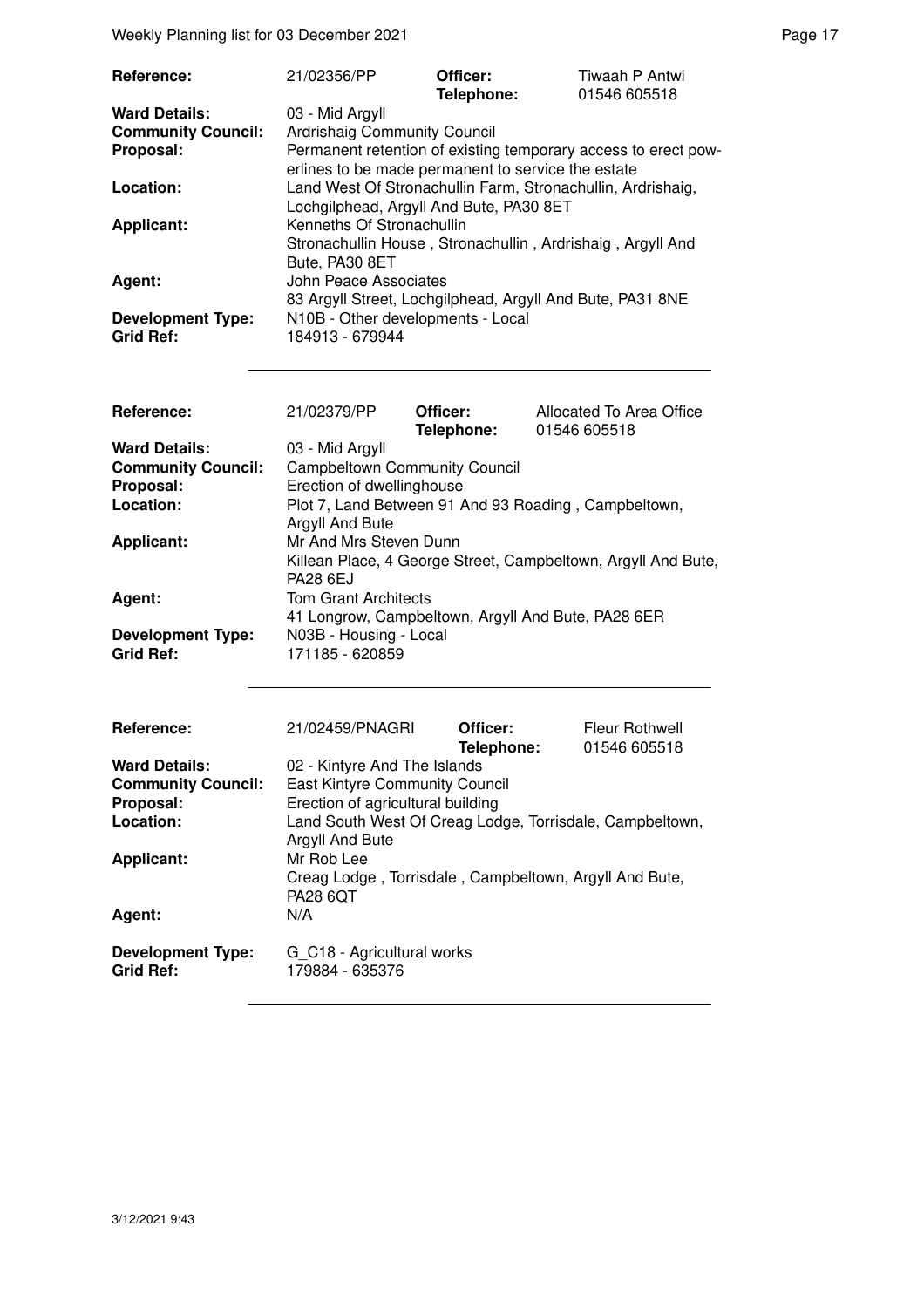Weekly Planning list for 03 December 2021 **Page 18** Page 18

| <b>Reference:</b><br><b>Ward Details:</b><br><b>Community Council:</b><br>Proposal:<br>Location:<br><b>Applicant:</b><br>Agent: | 21/02483/TPO<br>03 - Mid Argyll<br>Lochgilphead Community Council<br>Proposed felling of 1no Hornbeam Tree<br>Stag Park Court, Lochgilphead, Argyll And Bute, PA31 8JQ<br>Fyne Homes Housing Association Limited<br><b>PA31 8TA</b><br>N/A                                                                                                                                                                                                                                                     | Officer:<br>Telephone: | Derek Wilson<br>01546 605518<br>Smiddy House, Smiddy Lane, Lochgilphead, Argyll And Bute, |  |
|---------------------------------------------------------------------------------------------------------------------------------|------------------------------------------------------------------------------------------------------------------------------------------------------------------------------------------------------------------------------------------------------------------------------------------------------------------------------------------------------------------------------------------------------------------------------------------------------------------------------------------------|------------------------|-------------------------------------------------------------------------------------------|--|
| <b>Development Type:</b><br><b>Grid Ref:</b>                                                                                    | N0 - not required for statutory returns<br>186122 - 688162                                                                                                                                                                                                                                                                                                                                                                                                                                     |                        |                                                                                           |  |
| Reference:                                                                                                                      | 21/02503/NMA                                                                                                                                                                                                                                                                                                                                                                                                                                                                                   | Officer:               | Allocated To Area Office                                                                  |  |
| <b>Ward Details:</b><br><b>Community Council:</b><br>Proposal:                                                                  | 01546 605518<br>Telephone:<br>02 - Kintyre And The Islands<br><b>Islay Community Council</b><br>Non Material Amendment to planning permission 19/01582/PP<br>(Alterations and change of use of agricultural outbuildings to<br>corporate entertainment (Sui Generis), including re-roofing<br>works to entire building and refurbishment works to adjoining<br>storage building). External changes at the fenestration of the<br>elevations and an additional water tank enclosure at the rear |                        |                                                                                           |  |
| Location:                                                                                                                       | Lossit Cottage, Ballygrant, Isle Of Islay, Argyll And Bute, PA45<br>7QL<br><b>Dunlossit Estate</b><br>Dunlossit Castle, Port Askaig, Isle Of Islay, Argyll And Bute,<br><b>PA46 7RE</b><br><b>CMA Architects</b>                                                                                                                                                                                                                                                                               |                        |                                                                                           |  |
| <b>Applicant:</b><br>Agent:                                                                                                     |                                                                                                                                                                                                                                                                                                                                                                                                                                                                                                |                        |                                                                                           |  |
| <b>Development Type:</b><br><b>Grid Ref:</b>                                                                                    | <b>G52 4RU</b><br>NMA_6W - NMA - Non-Householder (6 wk target)<br>141254 - 665539                                                                                                                                                                                                                                                                                                                                                                                                              |                        | Hillington Park Innovation Centre, 1 Ainslie Road, Glasgow,                               |  |